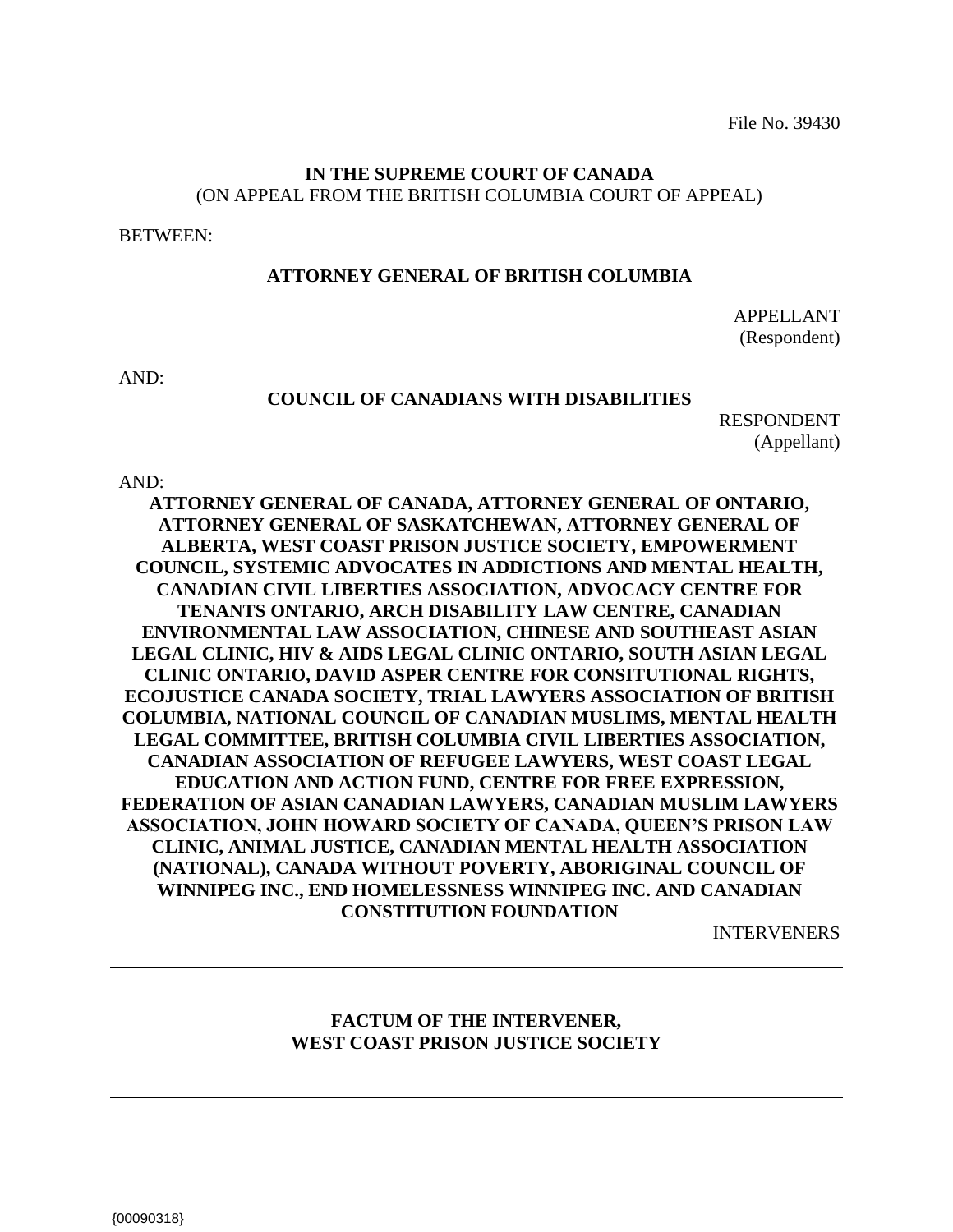# **MCCARTHY TÉTRAULT LLP**

2400 - 745 Thurlow Street Vancouver, British Columbia V6E 0C5

#### **Michael A. Feder, Q.C. Katherine Booth Connor Bildfell**

Tel: 604.643.5983 Fax: 604.622.5614 E-mail: [mfeder@mccarthy.ca](mailto:%20mfeder@mccarthy.ca) [kbooth@mccarthy.ca](mailto:kbooth@mccarthy.ca) [cbildfell@mccarthy.ca](mailto:cbildfell@mccarthy.ca)

Counsel for the Respondent, Council of Canadians with Disabilities

# **MINISTRY OF THE ATTORNEY GENERAL OF BRITISH COLUMBIA**

1301 - 865 Hornby Street Vancouver, British Columbia V6Z 2G3

# **Mark Witten Emily Lapper**

Tel: 604.660.3093 Fax: 604.660.6797 E-mail: [mark.witten@gov.bc.ca](mailto:mark.witten@gov.bc.ca) [emily.lapper@gov.bc.ca](mailto:emily.lapper@gov.bc.ca)

Counsel for the Applicant, Attorney General of British Columbia

# **ATTORNEY GENERAL OF CANADA**

Department of Justice, National Litigation Sector 400 – 120 Adelaide Street West Toronto, ON M5H 1T1

# **Christine Mohr**

Tel: 416.953.9546 Fax: 416.952.4518

#### **BORDEN LADNER GERVAIS LLP**

World Exchange Plaza 1300 - 100 Queen Street Ottawa, Ontario K1P 1J9

# **Nadia Effendi**

Tel: 613.787.3562 Fax: 613.230.8842 E-mail: [neffendi@blg.com](mailto:neffendi@blg.com)

Agent for Counsel for the Respondent, Council of Canadians with Disabilities

#### **OLTHUIS VAN ERT**

66 Lisgar Street Ottawa, Ontario K2P 0C1

# **Dahlia Shuhaibar**

Tel: 613.501.5350 Fax: 613.651.0304 Email: [dshuhaibar@ovcounsel.com](mailto:dahlia@gibvanertlaw.com)

Agent for Counsel for the Applicant, Attorney General of British Columbia

#### **ATTORNEY GENERAL OF CANADA**

Department of Justice Civil Litigation Section 5<sup>th</sup> Floor - 50 O'Connor Street Ottawa, ON K1A 0H8

#### **Christopher M. Rupar**

Tel: 416.941.2351 Fax: 613.954.1920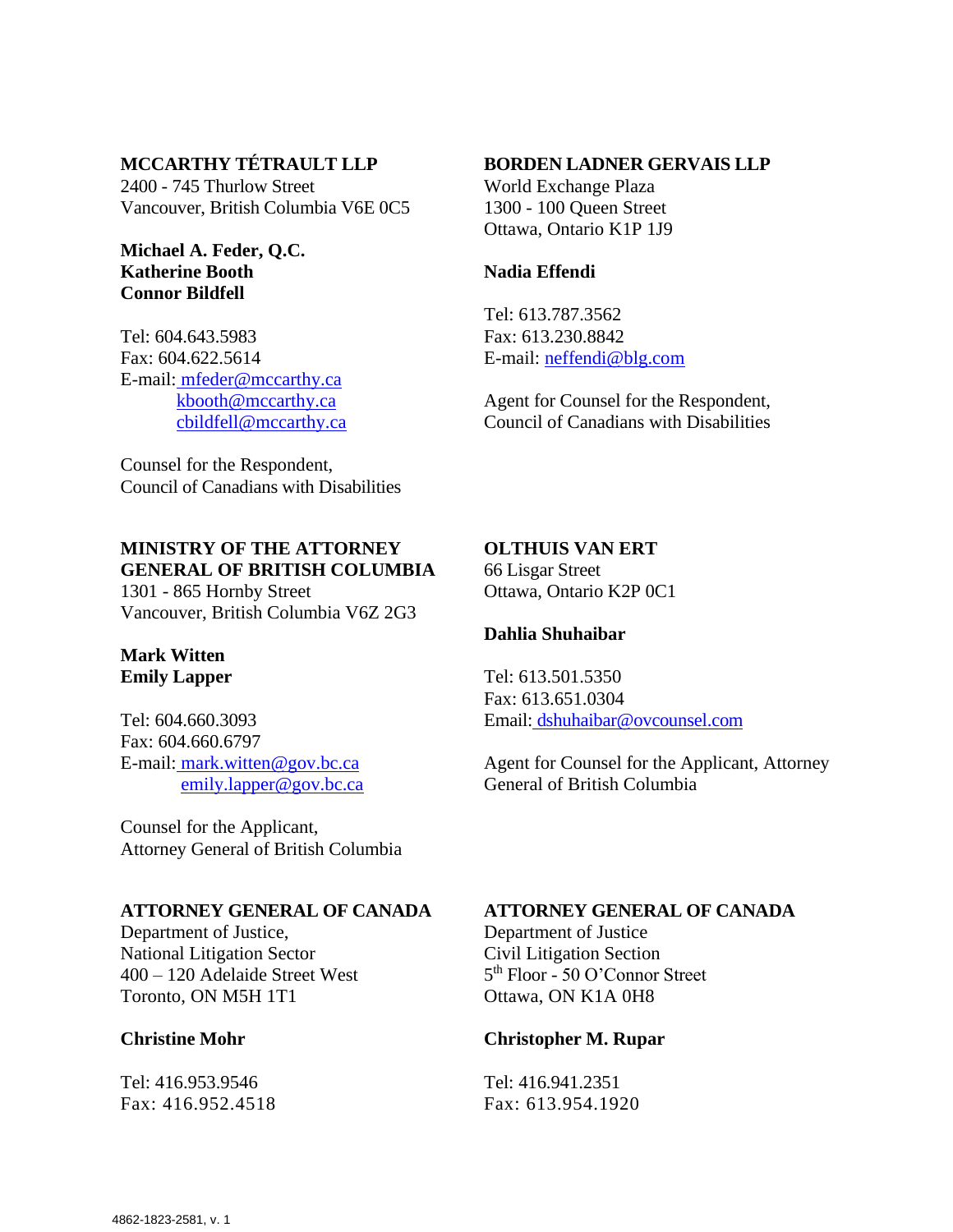Email: [christine.mohr@justice.gc.ca](mailto:christine.mohr@justice.gc.ca)

Counsel for the Intervener, Attorney General of Canada

# **ATTORNEY GENERAL OF ONTARIO**

Constitution Law Branch 4<sup>th</sup> Floor - 720 Bay Street Toronto, ON M7A 2S9

#### **Yashoda Ranganathan David Tortell**

Tel: 647.637.0883 Fax: 416.326.4015 Email: [yashoda.ranganathan@ontario.ca](mailto:yashoda.ranganathan@ontario.ca)

Counsel for the Intervener, Attorney General of Ontario

#### **MINISTRY OF JUSTICE AND ATTORNEY GENERAL**

Government of Saskatchewan 820 – 1874 Scarth Street Regina, SK S4P 4B3

#### **Sharon H. Pratchler, Q.C.**

Tel: 306.787.5584 Fax: 306.787.9111 Email: [Sharon.pratchler2@gov.sk.ca](mailto:Sharon.pratchler2@gov.sk.ca)

Counsel for the Intervener, Attorney General of Saskatchewan

# **ALBERTA JUSTICE**

**Constitutional and Aboriginal Law**  1000, 10025 – 102A Avenue Edmonton, AB T5J 2Z2

#### **Leah M. McDaniel**

Tel: 780.422.7145 Fax: 780.643.0852 Email: [christopher.rupar@justice.gc.ca](mailto:christopher.rupar@justice.gc.ca)

Agent for the Intervener, Attorney General of Canada

#### **POWER LAW**

1103 – 130 Albert Street Ottawa, ON K1P 5G4

# **Maxine Vincelette**

Tel: 613.702.5573 Fax: 613.702.5566 Email: [mvincelette@juristespower.ca](mailto:mvincelette@juristespower.ca)

Agent for the Intervener, Attorney General of Ontario

#### **GOWLING WLG (CANADA) LLP**

2600 – 160 Elgin Street Ottawa, ON K1P 1C3

#### **D. Lynne Watt**

Tel: 613.786.8695 Fax: 613.788.3509 Email: [lynne.watt@gowlingwlg.com](mailto:lynne.watt@gowlingwlg.com)

Agent for the Intervener, Attorney General of Saskatchewan

# **GOWLING WLG (CANADA) LLP**

2600 – 160 Elgin Street Ottawa, ON K1P 1C3

#### **D. Lynne Watt**

Tel: 613.786.8695 Fax: 613.788.3509 Email: [lynne.watt@gowlingwlg.com](mailto:lynne.watt@gowlingwlg.com)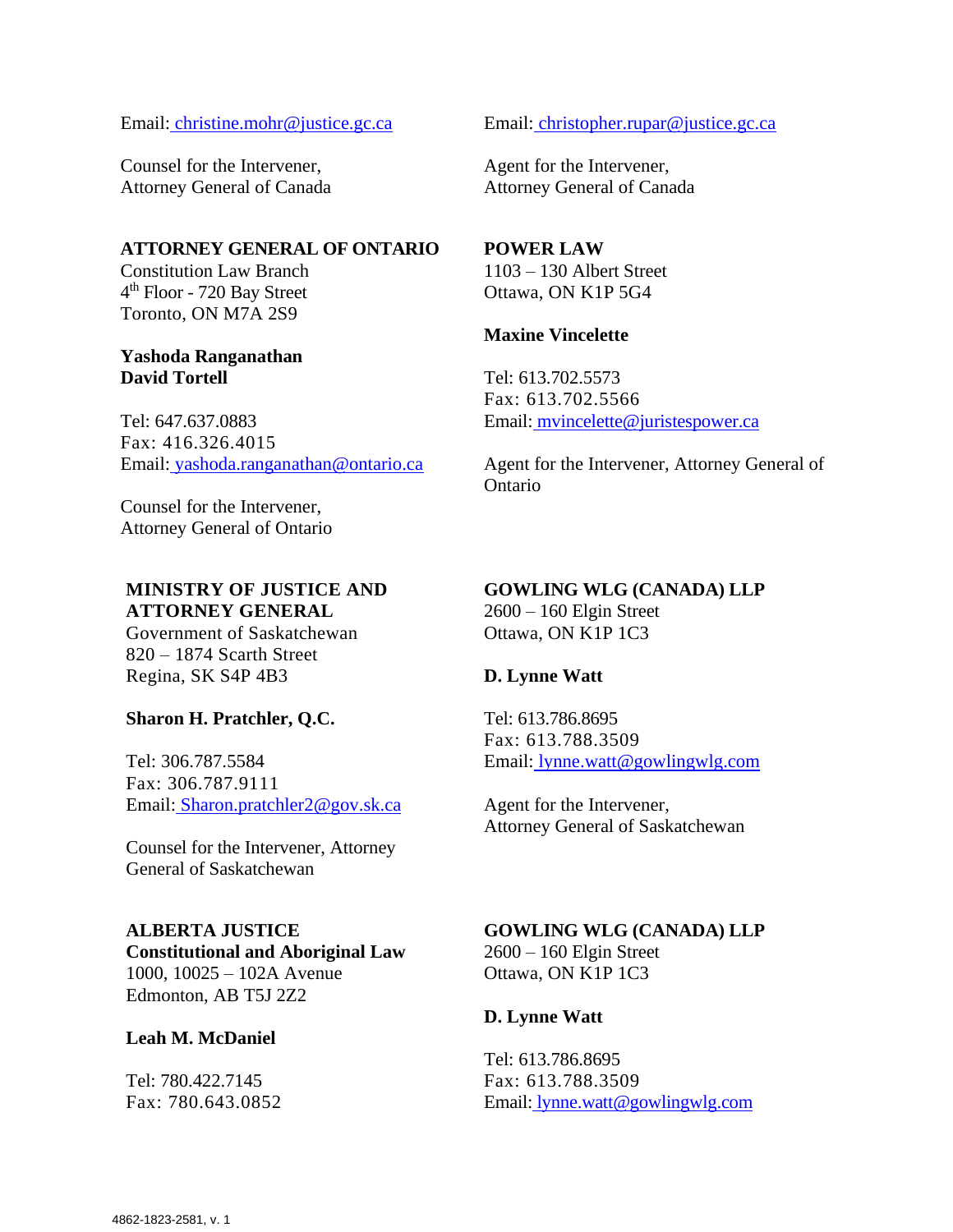# Email: [leah.mcdaniel@gov.bc.ca](mailto:leah.mcdaniel@gov.bc.ca)

Counsel for the Intervener, Attorney General of Alberta

# **ALLEN/ MCMILLAN LITIGATION COUNSEL**

1625 – 1185 West Georgia Street Vancouver, BC V6E 4E6

# **Greg J. Allen Nojan Kamoosi**

Tel: 604.628.3982 Fax: 604.628.3832 Email: [greg@amlc.ca](mailto:greg@amlc.ca)

Counsel for the Intervener, West Coast Prison Justice Society

# **ANITA SZIGETI ADVOCATES**

2001 – 400 University Avenue Toronto, ON M5G 1S5

#### **Anita Svigeti Maya Kotob Sarah Rankin**

Tel: 416.504.6544 Fax: 416.204.9562 Email: [anita@asabarristers.com](mailto:anita@asabarristers.com)

Counsel for the Intervener, Empowerment Council, Systemic Advocates in Addictions and Mental Health

#### **TORYS LLP**

3000 – 79 Wellington Street Box 270, TD South Tower Toronto, ON M5K 1N2

**Andrew Bernstein Emily Sherkey**

Agent for the Intervener, Attorney General of Alberta

# **ECOJUSTICE CANADA SOCIETY**

390 - 425 Carrall Street Vancouver, BC V6B 6E3

#### **Kegan Pepper-Smith Daniel Cheater**

Tel: 604.685.5618 Fax: 604.685.7813 Email: [kpsmith@ecojustice.ca](mailto:kpsmith@ecojustice.ca)

Counsel for the Intervener, Ecojustice Canada Society

# **SUPREME ADVOCACY LLP**

100 – 340 Gilmour Street Ottawa, ON K2P 0R3

#### **Marie-France Major**

Tel: 613.695.8855 Ext. 102 Fax: 613.695.8580 Email: [mfmajor@supremeadvocacy.ca](mailto:mfmajor@supremeadvocacy.ca)

Agent for the Intervener, Empowerment Council, Systemic Advocates in Addictions and Mental Health

#### **SUPREME ADVOCACY LLP**

100 – 340 Gilmour Street Ottawa, ON K2P 0R3

**Eugene Meehan, Q.C. Marie-France Major**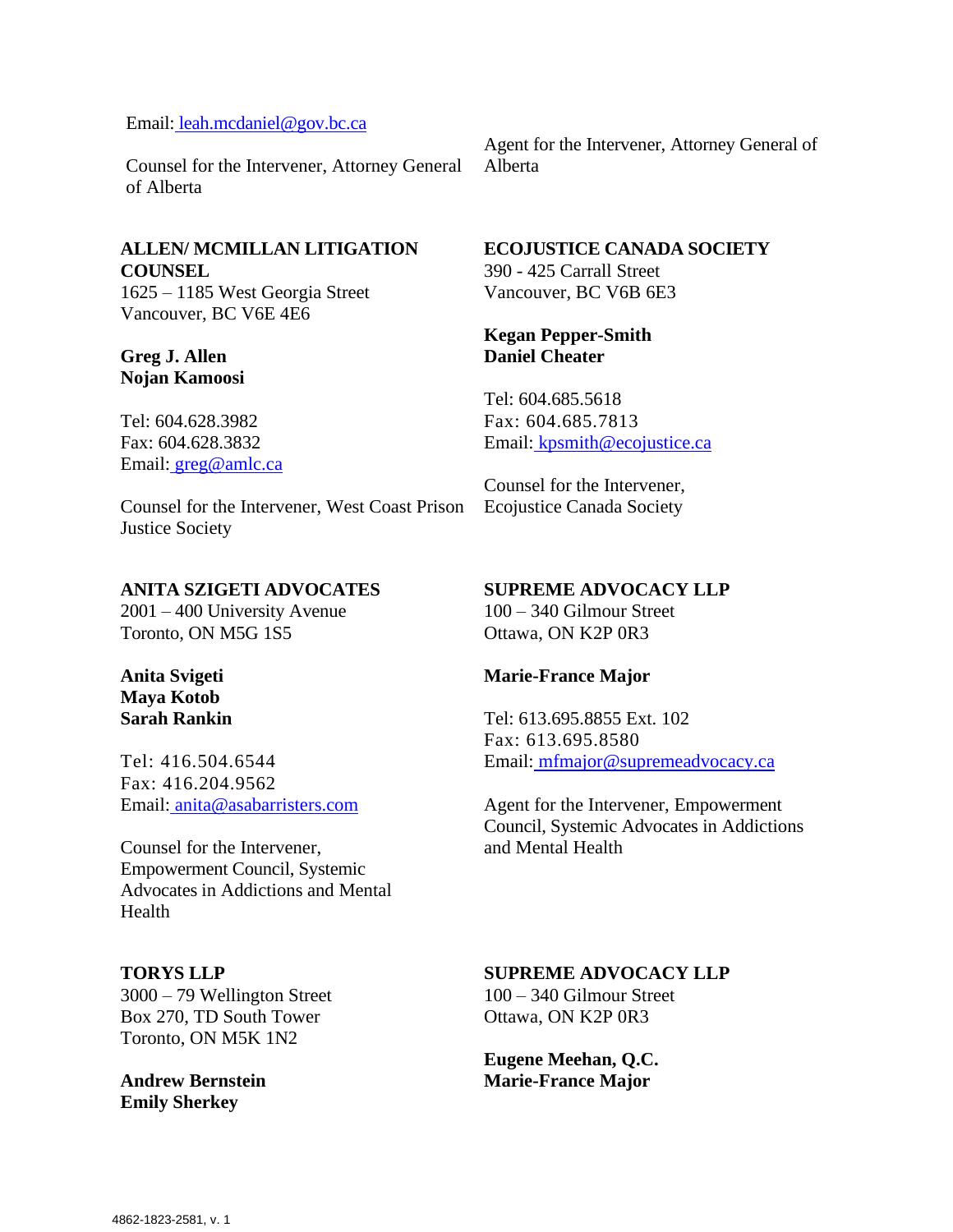Tel: 416.865.7678 Fax: 416.865.7380 Email: [abernstein@torys.com](mailto:abernstein@torys.com)

Counsel for the Intervener, Canadian Civil Liberties Association

#### **ARCH DISABILITY LAW CENTRE**

55 University Avenue, 15<sup>th</sup> Floor Toronto, ON M5J 2H7

#### **Mariam Shanouda Jessica De Marinis**

Tel: 416.482.8255 Ext. 2224 416.482.8255 Ext. 2232 Fax.: 416.482.2981 Email: [shanoum@lao.on.ca](mailto:shanoum@lao.on.ca)

Counsel for the Interveners, Advocacy Centre for Tenants Ontario, ARCH Disability Law Centre, Canadian Environmental Law Association, Chinese and Southeast Asian Legal Clinic, HIV and AIDS Legal Clinic Ontario and South Asian Legal Clinic Ontario

# **THE DAVID ASPER CENTRE FOR CONSTITUTIONAL RIGHTS**

University of Toronto 78 Queen's Park Crescent Toronto, ON M5S 2C5

#### **Cheryl Milne Kent Roach**

Tel: 416.978.0092 Fax: 416.978.8894 Email: [Cheryl.milne@utoronto.ca](mailto:Cheryl.milne@utoronto.ca)

Counsel for the Intervener, David Asper Centre for Constitutional Rights

Tel: 613.695.8855 Ext. 101 Fax: 613.695.8580 Email: [emeehan@supremeadvocacy.ca](mailto:emeehan@supremeadvocacy.ca)

Agent for the Intervener,Canadian Civil Liberties Association

# **BORDEN LADNER GERVAIS LLP**

1300 - 100 Queen Street Ottawa, ON K1P 1J9

#### **Nadia Effendi**

Tel: 613.787.3562 Fax: 613.230.8842 Email: [neffendi@blg.com](mailto:neffendi@blg.com)

Agent for the Interveners, Advocacy Centre for Tenants Ontario, ARCH Disability Law Centre, Canadian Environmental Law Association, Chinese and Southeast Asian Legal Clinic, HIV and AIDS Legal Clinic Ontario and South Asian Legal Clinic Ontario

#### **NORTON ROSE FULBRIGHT CANADA**

#### **LLP**

1500 – 45 O'Connor Street Ottawa, ON K1P 1A4

#### **Matthew Halpin**

Tel: 613.780.8654 Fax: 613.230.5459 Email: [matthew.halpin@nortonrosefulbright.com](mailto:matthew.halpin@nortonrosefulbright.com)

Agent for the Intervener, David Asper Centre for Constitutional Rights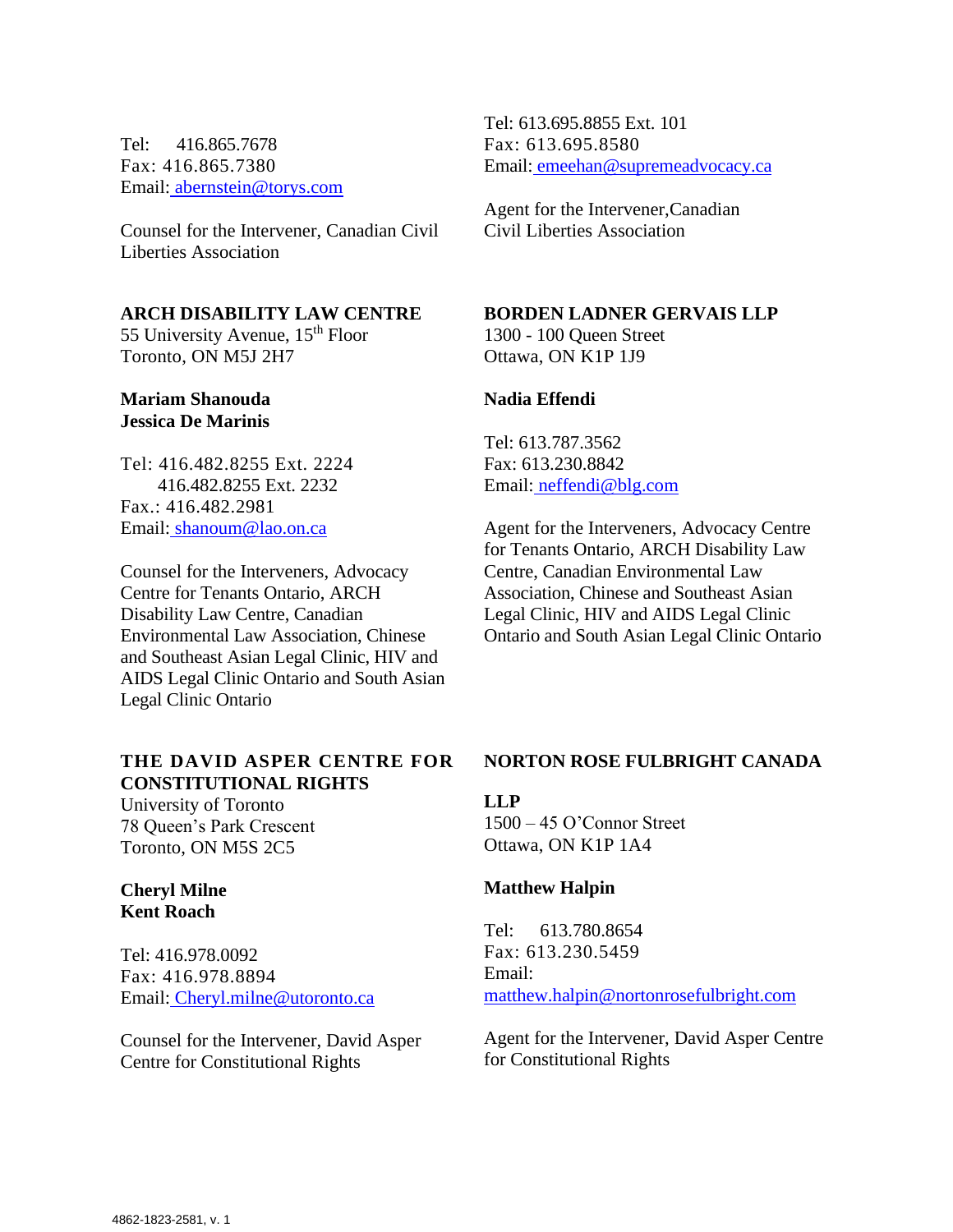# **HUNTER LITIGATION CHAMBERS LAW CORPORATION**

2100 – 1040 West Georgia Street Vancouver, BC V6E 4H1

# **Ryan D.W. Dalziel, Q.C. Aubin P. Calvert**

Tel: 604.891.2400 Fax: 604.647.4554 Email: [rdalziel@litigationchambers.com](mailto:rdalziel@litigationchambers.com)

Counsel for the Intervener, Trial Lawyers Association of British Columbia

# **NATIONAL COUNCIL OF CANADIAN MUSLIMS**

300 – 116 Albert Street Ottawa, ON K1P 5G3

# **Sameha Omer**

Tel: 613.254.9404 Ext. 224 Fax: 613.701.4062 Email: [somer@nccm.ca](mailto:somer@nccm.ca)

Counsel for the Intervener, National Council of Canadian Muslims

# **MENTAL HEALTH LEGAL COMMITTEE**

2201 – 250 Yong Street Toronto, ON M5B 2L7

**Karen R. Spector Kelley Bryan C. Tess Sheldon**

Tel: 416.995.3477 Fax: 416.855.9745 Email: [spectork@gmail.com](mailto:spectork@gmail.com)

Counsel for the Intervener, Mental Health

# **NORTON ROSE FULBRIGHT CANADA**

**LLP** 1500 – 45 O'Connor Street Ottawa, ON K1P 1A4

#### **Matthew Halpin**

Tel: 613.780.8654 Fax: 613.230.5459 Email: [matthew.halpin@nortonrosefulbright.com](mailto:matthew.halpin@nortonrosefulbright.com)

Agent for the Intervener, Trial Lawyers Association of British Columbia

# **SUPREME ADVOCACY LLP**

100 – 340 Gilmour Street Ottawa, ON K2P 0R3

#### **Marie-France Major**

Tel: 613.695.8855 Ext. 102 Fax: 613.695.8580 Email: [mfmajor@supremeadvocacy.ca](mailto:mfmajor@supremeadvocacy.ca)

Agent for the Intervener, National Council of Canadian Muslims

# **LEGAL AID ONTARIO**

Refugee Law Office 20 Dundas Street West Toronto, ON M5G 2H1

#### **Anthony Navaneelan Naseem Mithoowani**

Tel: 416.977.8111 Ext. 7181 Fax: 416.977.5567 Email: [naveen@lao.on.ca](mailto:naveen@lao.on.ca)

Counsel for the Intervener, Canadian Association of Refugee Lawyers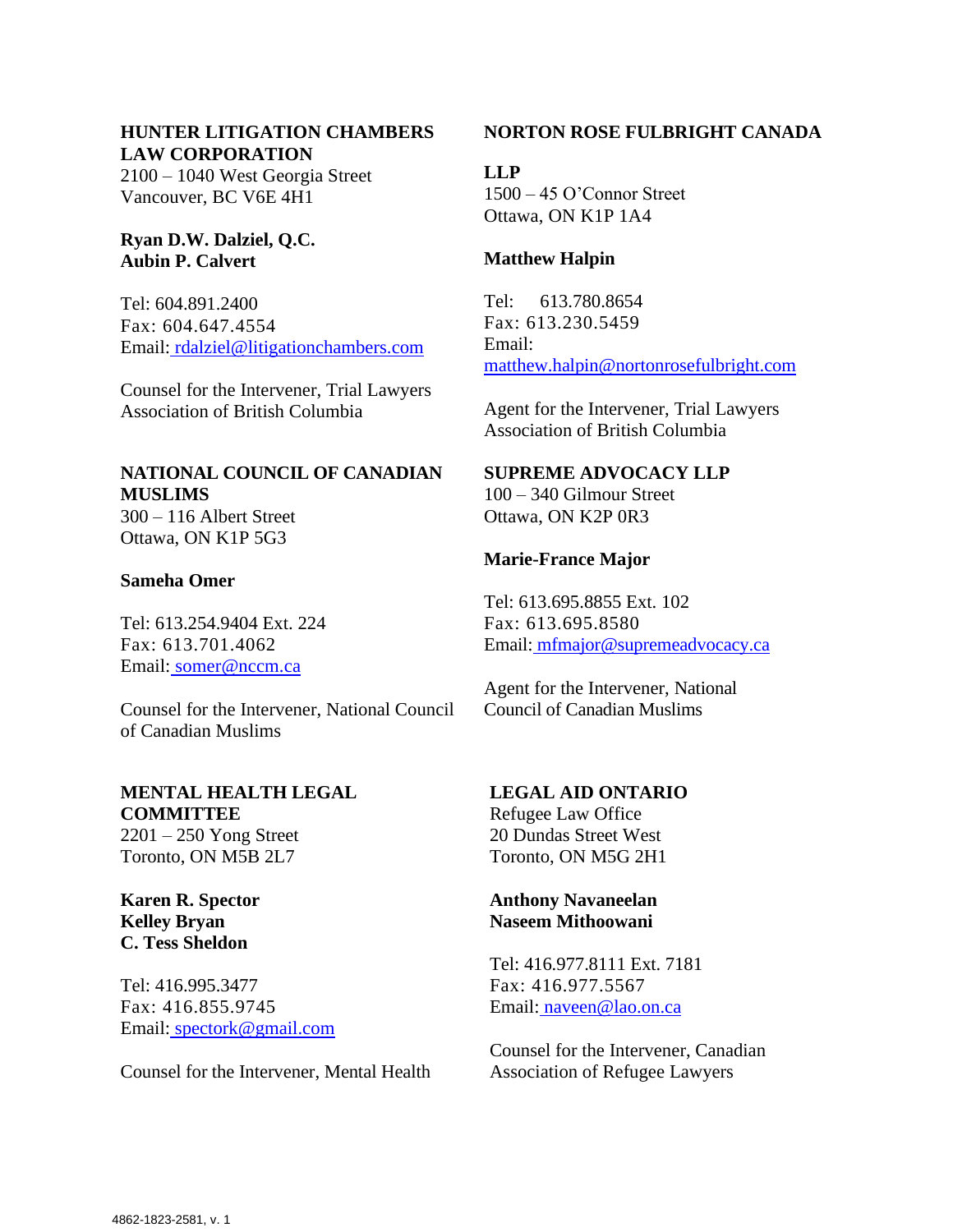Legal Committee

#### **MANDELL PINDER LLP**

422 – 1080 Mainland Street Vanouver, BC V6B 2T4

**Elin Sigurdson Monique Pongracie-Speier, Q.C.**

Tel: 604.681.4146 Fax: 604.681.0959 Email: [eli@mandellpinder.com](mailto:eli@mandellpinder.com)

# Counsel for the Intervener, British Columiba Civil Liberties Assocation

#### **GOWLING WLG (CANADA) LLP**

2600 – 160 Elgin Street Ottawa, ON K1P 1C3

#### **Jeffrey w. Beedell**

Tel: 613.786.0171 Fax: 613.788.3587 Email: [jeff.beedell@gowlingwlg.com](mailto:jeff.beedell@gowlingwlg.com)

Counsel for the Intervener, British Columbia Civil Liberties Association

# **JFK LAW CORPORATION**

340 – 1122 Mainland Street Vancouver, VC V6B 5L1

#### **Tim A. Dickson Jason Harman**

Tel: 604.687.0549 Fax: 604.687.2696 Email: [tdiskson@jfklaw.ca](mailto:tdiskson@jfklaw.ca) [jharman@jfklaw.ca](mailto:jharman@jfklaw.ca)

Counsel for the Intervener, West Coast Legal Education and Action Fund

#### **GOWLING WLG (CANADA) LLP**

2600 – 160 Elgin Street Ottawa, ON K1P 1C3

# **Jeffrey W. Beedell**

Tel: 613.786.0171 Fax: 613.788.3587 Email: [jeff.beedell@gowlingwlg.com](mailto:jeff.beedell@gowlingwlg.com)

Agent for the Intervener, West Coast Legal Education and Action Fund

# **POORANLAW PROFESSIONAL CORPORATION**

400 - 1500 Don Mills Road Toronto, ON M3B 3H4

**Faisal Bhabha Madison Pearlman**

Tel: 416.860.7572

#### **KHALID M. ELGAZZAR**

200 – 440 Laurier Avenue West Ottawa, ON K1R 7X6

Tel: 613.663.9994 Fax: 613.663.5552 Email: [ke@elgazzar.ca](mailto:ke@elgazzar.ca)

Agent for the Intervener, Centre for Free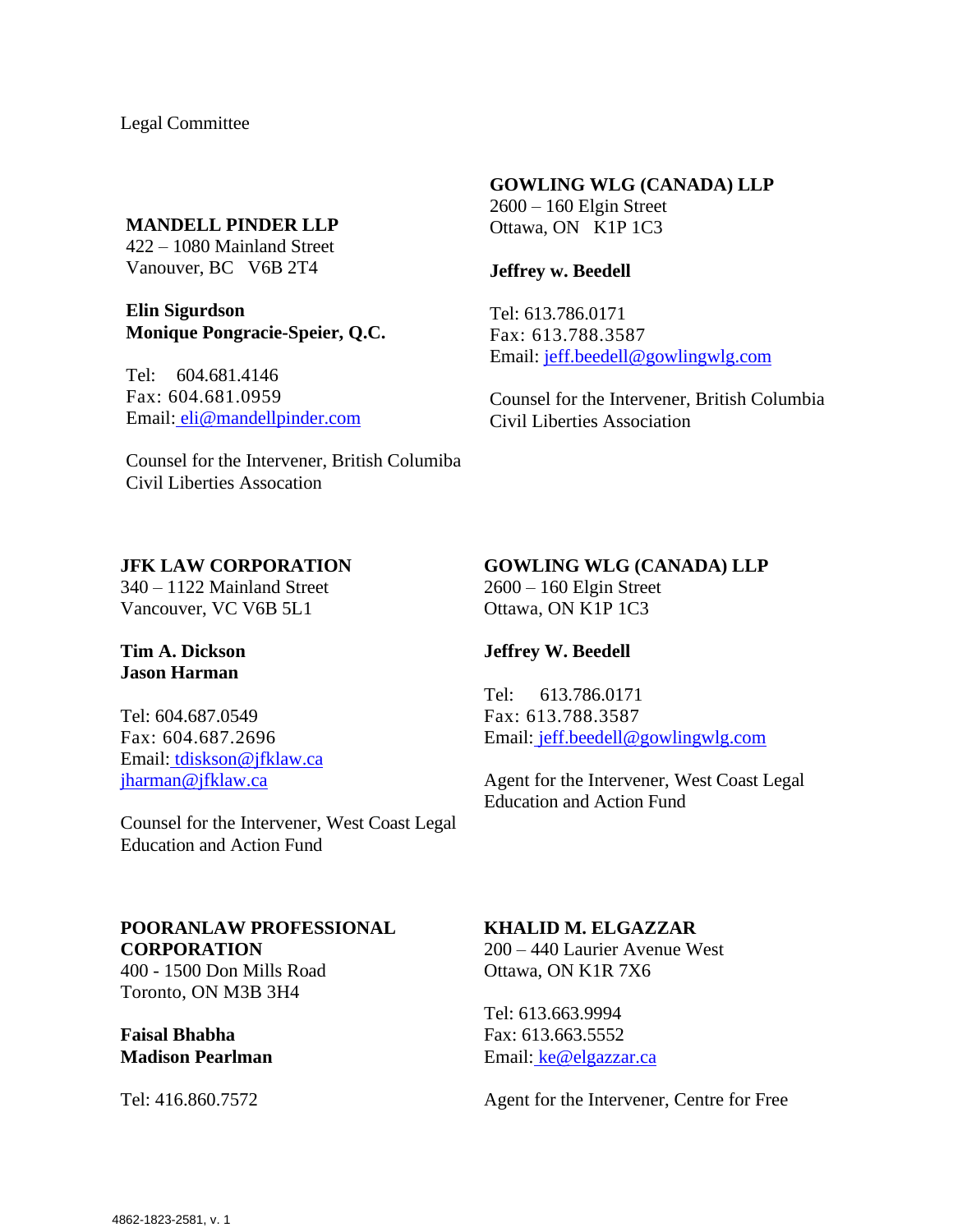Fax: 416.860.5755 Email: [fbhabha@pooranlaw.com](mailto:fbhabha@pooranlaw.com)

Counsel for the Intervener, Centre for Free Expression

# **NORTON ROSE FULBRIGHT CANADA LLP**

3000 – 222 Bay Street P.O. Box 53 Toronto, ON M5K 1E7

# **Fahad Siddiqui**

Tel: 416.216.2424 Fax: 416.216.3930 Email: [fagad.siddiqui@nortonrosefulbright.com](mailto:fagad.siddiqui@nortonrosefulbright.com)

Counsel for the Intervener, Federation of Asian Canadian Lawyers and Canadian Muslim Lawyers Association

# **ALISON M. LATIMER**

300 – 171 Water Street Vancouver, BC V6B 1A7

Tel: 778.847.7324 Fax: n/a Email: [alison@alatimer.ca](mailto:alison@alatimer.ca)

Counsel for the Intervener, John Howard Society of Canada and Queen's Prison Law Clinic

# **ANIMAL JUSTICE**

720 Bathurst Street Toronto, ON M5S 2R4

**Kaitlyn Mitchell Scott Tinney**

Tel: 547.746.8702

# **NORTON ROSE FULBRIGHT CANADA LLP**

1500 – 45 O'Connor Street Ottawa, ON K1P 1A4

# **Matthew Halpin**

Expression

Tel: 613.780.8654 Fax: 613.230.5459 Email: [matthew.halpin@nortonrosefulbright.com](mailto:matthew.halpin@nortonrosefulbright.com)

Agent for the Intervener, Federation of Asian Canadian Lawyers and Canadian Muslim Lawyers Association

# **POWER LAW**

1103 – 130 Albert Street Ottawa, ON K1P 5G4

# **Darius Bossé**

Tel: 613.702.5566 Fax: 613.702.5566 Email: [dbosse@juristespower.ca](mailto:dbosse@juristespower.ca)

Agent for the Intervener, John Howard Society of Canada and Queen's Prison Law Clinic

# **POWER LAW**

1103 – 130 Albert Street Ottawa, ON K1P 5G4

# **Maxine Vincelette**

Tel: 613.702.5573 Fax: 613.702.5566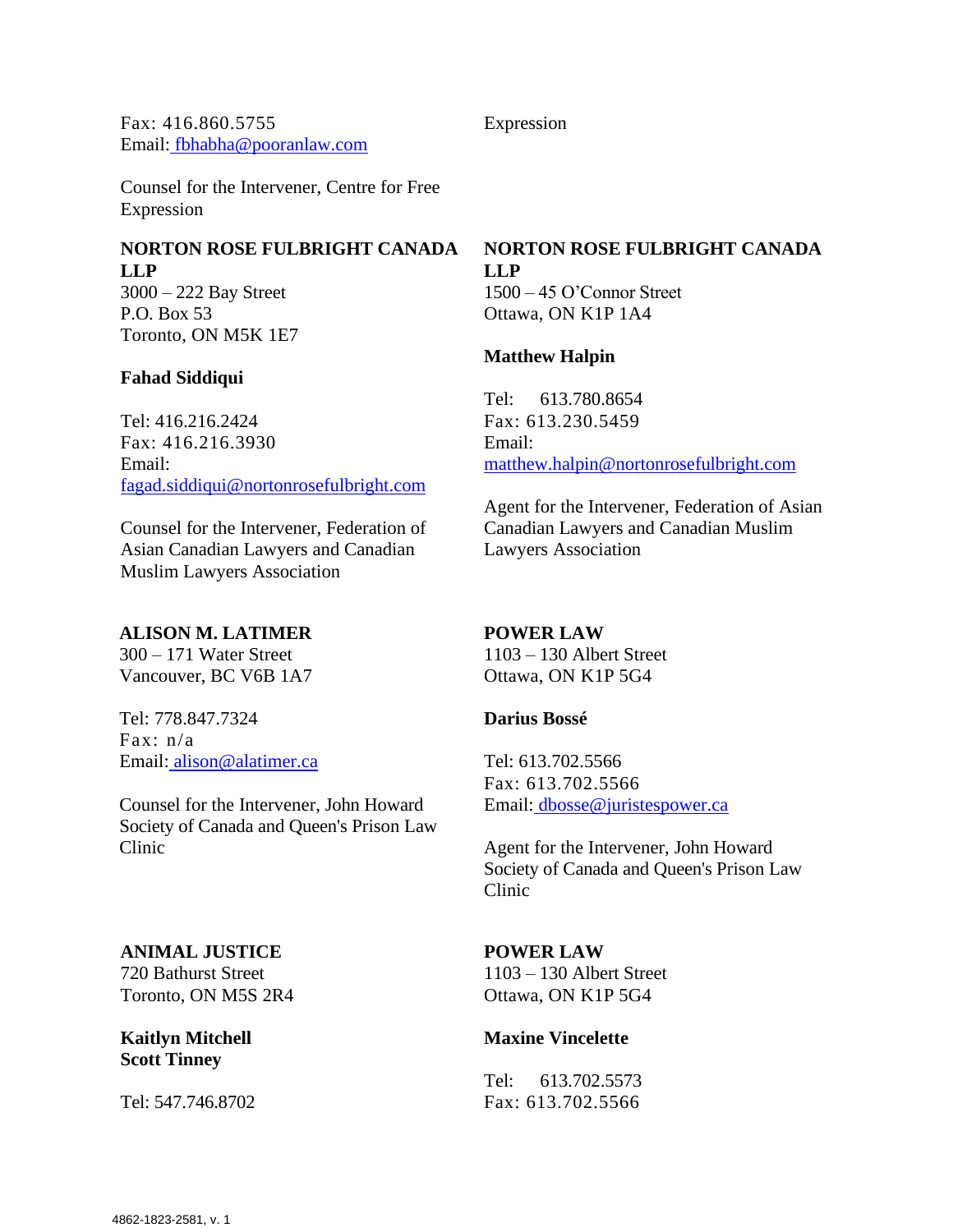Fax: n/a Email: [kmitchell@animaljustice.ca](mailto:kmitchell@animaljustice.ca)

Counsel for the Intervener, Animal Justice

# **PUBLIC INTEREST LAW CENTRE**

100 – 287 Broadway Street Winnipeg, MB R3C 0R9

# **Joëlle Pastora Sala Chimwemwe Undi Natalie Copps**

Tel: 204.985.9735 Fax: 204.985.8544 Email: [jopas@pilc.mb.ca](mailto:jopas@pilc.mb.ca)

Counsel for the Intervener, Canadian Mental Health Association (National), Canada Without Poverty, Aboriginal Council of Winnipeg Inc. and End Homelessness Winnipeg Inc.

#### Email: [mvincelette@juristespower.ca](mailto:mvincelette@juristespower.ca)

Agent for the Intervener, Animal Justice

# **POWER LAW**

1103 – 130 Albert Street Ottawa, ON K1P 5G4

#### **Darius Bossé**

Tel: 613.702.5566 Fax: 613.702.5566 Email: [dbosse@juristespower.ca](mailto:dbosse@juristespower.ca)

Agent for the Intervener, Canadian Mental Health Association (National), Canada Without Poverty, Aboriginal Council of Winnipeg Inc. and End Homelessness Winnipeg Inc.

#### **OSLER HOSKIN & HARCOURT LLP**

1 First Canadian Place, P.O. Box 50 Toronto, ON K5X 1B8

# **Mark Shelley Lipi Mishra**

Tel: 416.862.6791 Fax: 416.862.6666 Email: [msheeley@osler.com](mailto:msheeley@osler.com)

Counsel for the Intervener, Canadian Constitution Foundation

#### **OSLER HOSKIN & HARCOURT LLP** 900 – 340 Albert Street

Ottawa, ON K1R 7Y6

# **Geoffrey Langen**

Tel: 613.787.1015 Fax: 613.235.2867 Email: [glangen@osler.com](mailto:glangen@osler.com)

Agent for the Intervener. Canadian Constitution Foundation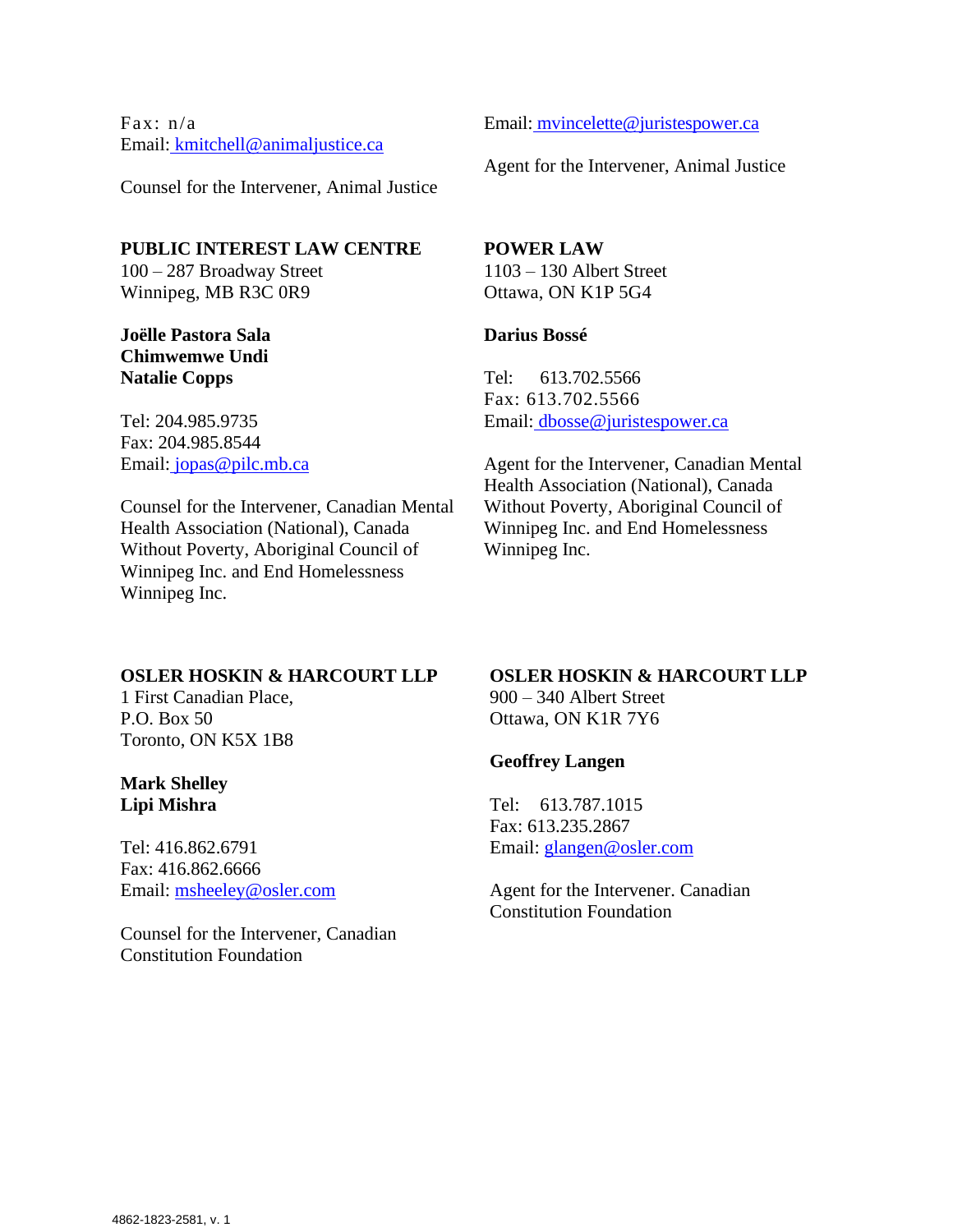# **TABLE OF CONTENTS**

# Page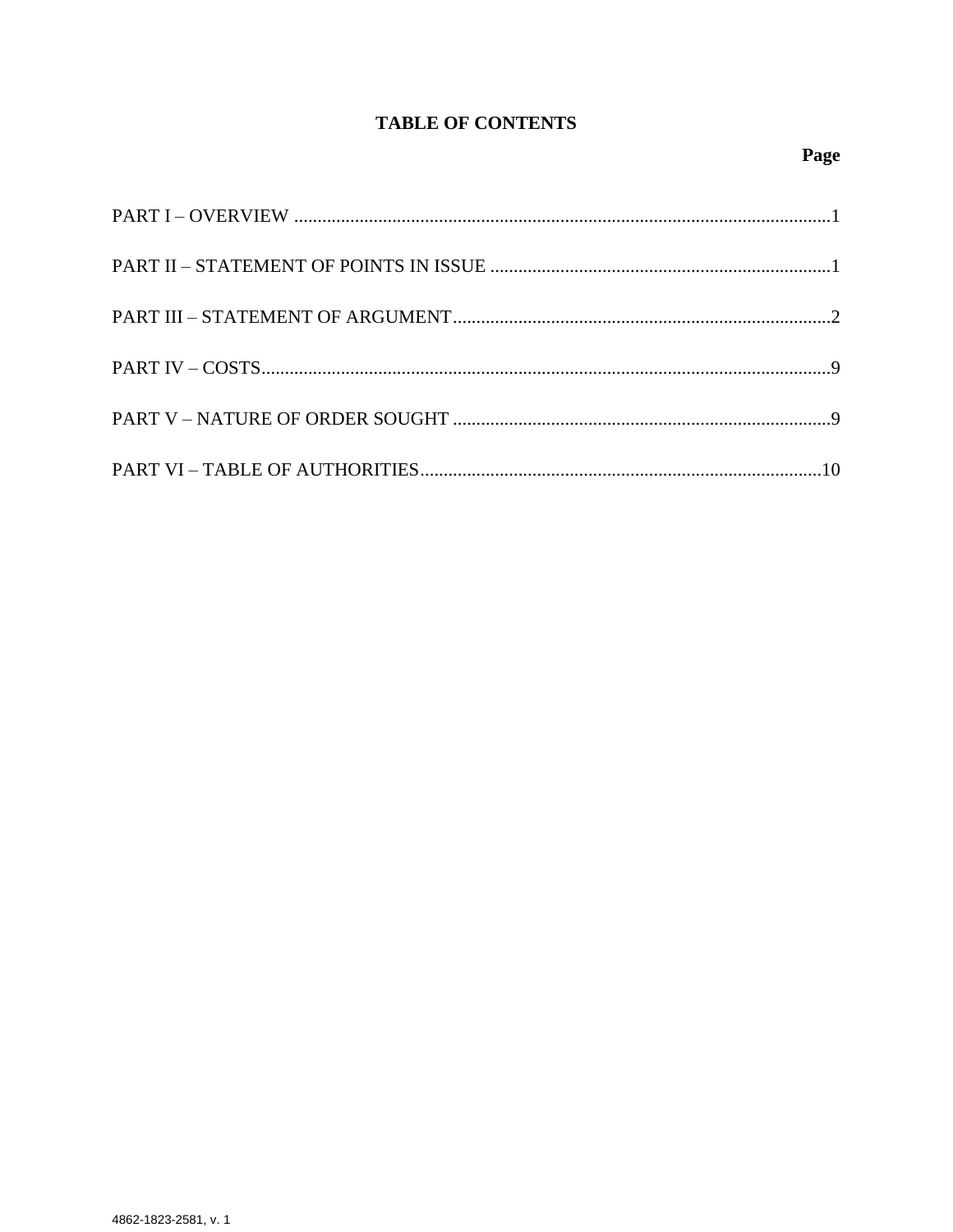#### **PART I: OVERVIEW**

1. In this appeal, the Court is asked to address the legal test for public interest standing, with particular reference to the standing of public interest advocacy organizations.

2. The West Coast Prison Justice Society ("WCPJS") supports a robust and expansive approach to public interest standing in which public interest advocacy organizations are given broad license to advance litigation on behalf of those who cannot meaningfully advance litigation themselves. WCPJS submits that this approach to public interest standing is consistent with this Court's flexible, discretionary and purposive approach to the "reasonable and effective means" aspect of the *Borowski* test for public interest standing, as well as its recent statements on the constitutional importance of access to justice and its critical role in ensuring the rule of law.

3. WCPJS submits that an expansive approach to public interest standing will benefit many equity-seeking groups, but none moreso than prisoners. In these submissions, WCPJS will focus on the access to justice issues faced by prisoners in Canadian institutions. Prisoners face an array of barriers to access to justice which make it uniquely difficult to bring their claims forward for a merits determination. As such, prisoners often require the assistance of a public interest advocacy organization to properly vindicate their rights or advance meritorious claims which affect their interests.

4. The assistance which can be provided by public interest advocacy organizations is limited when their advocacy is tied to an individual plaintiff, who may abandon his or her case, accept a settlement offer, or have his or her issues rendered moot by a change in status. Moving beyond the requirement for an individual plaintiff will benefit public interest advocacy groups in their strategic litigation efforts, and accordingly benefit all prisoners.

#### **PART II: STATEMENT OF POINTS IN ISSUE**

5. What is the proper approach to the test for public interest standing, in light of the significant barriers to access to justice experienced by prisoners and other equity-seeking groups?

1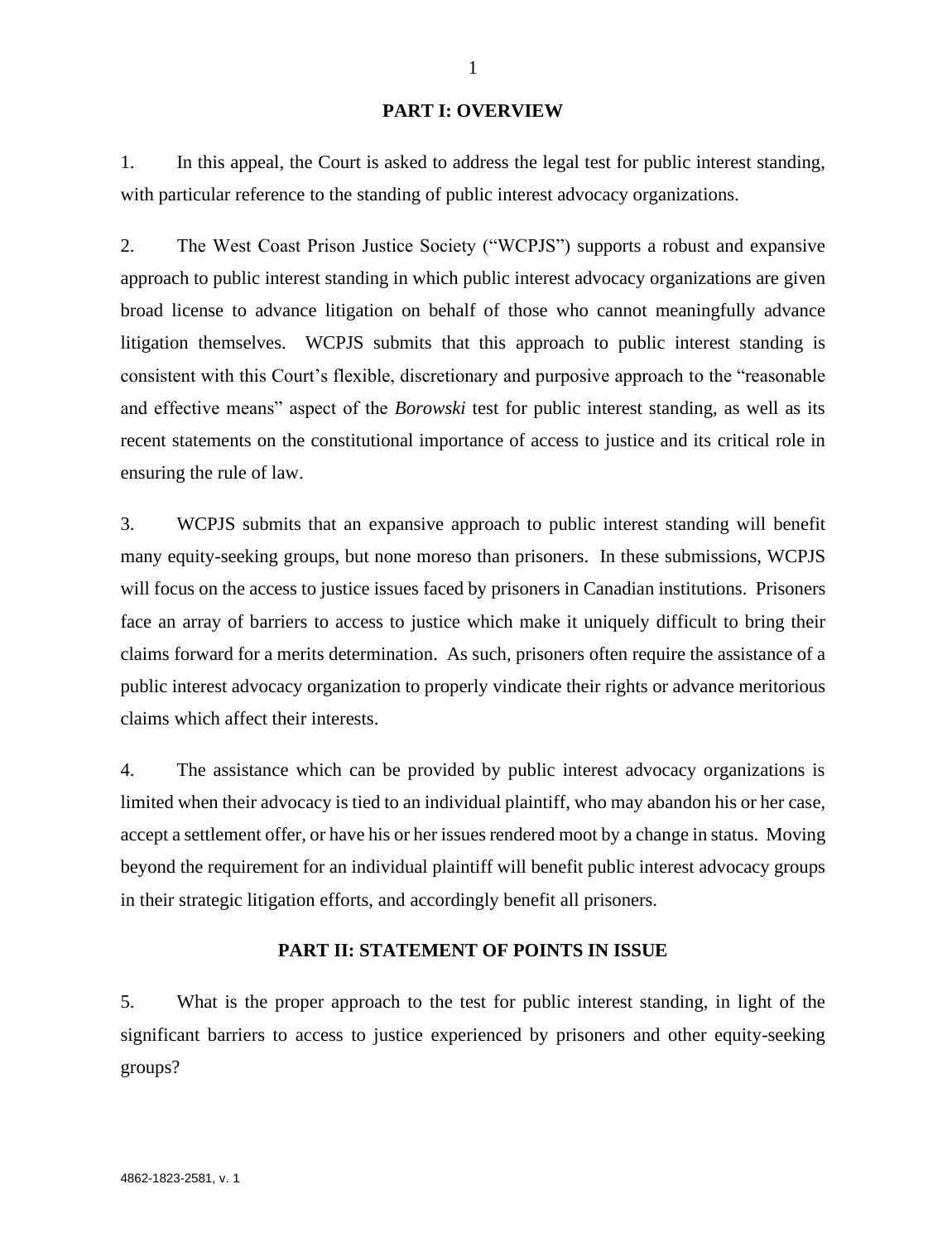#### **PART III: STATEMENT OF ARGUMENT**

6. Like many equity-seeking groups in Canada, prisoners are not far removed from a time when they were prohibited from accessing the courts to protect their rights and advance claims against those who visited harm upon them.

7. It is difficult to fully appreciate the barriers to access to justice faced by prisoners in modern-day Canadian society without understanding the historical underpinnings of those barriers, and in particular the denial of prisoners' civil rights and access to courts over the long history of the common law. As such, WCPJS will begin its submissions with a brief review of the historical denial of prisoners' rights and access to justice in the Canadian legal tradition, before moving to a discussion of the modern-day barriers that prevent prisoners from meaningful access to justice.

# Civil death and the "hands off" doctrine

8. As early as the reign of Edward III in the  $14<sup>th</sup>$  Century, citizens convicted of felonies were stripped of effectively all civil rights in a process known as "civil death".<sup>1</sup> In Articles 30 to 38 of the *Civil Code of Lower Canada*, civil death was imposed on anyone condemned to death or condemned to "any other corporal punishment for life".<sup>2</sup> The property of those subjected to civil death was confiscated by the Crown, and the civil dead were prevented from being parties to lawsuits or giving evidence in a court of law.<sup>3</sup>

9. By the end of the  $19<sup>th</sup>$  Century, civil death had been abolished in many common law traditions, but prisoners were still largely treated as though they enjoyed no civil rights.<sup>4</sup> The vestiges of civil death led to the "hands off" doctrine, which stated that the decisions of prison authorities and matters of prison administration were immune from judicial scrutiny and constitutional law.<sup>5</sup>

<sup>&</sup>lt;sup>1</sup> Sauvé v Canada (Chief Electoral Officer) (1999), 180 DLR (4<sup>th</sup>) 385 (FCA) at paras 22, 63, rev'd 2002 SCC 68; see also *May v Ferndale Institution*, 2005 SCC 82 [*Ferndale*] at para 22.

<sup>2</sup> *Civil Code of Lower Canada*, art 31-33.

<sup>3</sup> *Civil Code of Lower Canada*, art 35, 36.

<sup>4</sup> *Ferndale* at para 23.

<sup>4862-1823-2581,</sup> v. 1 <sup>5</sup> Lisa Kerr, "Contesting Expertise in Prison Law", 2014 60:1 McGill LJ 43 at 64.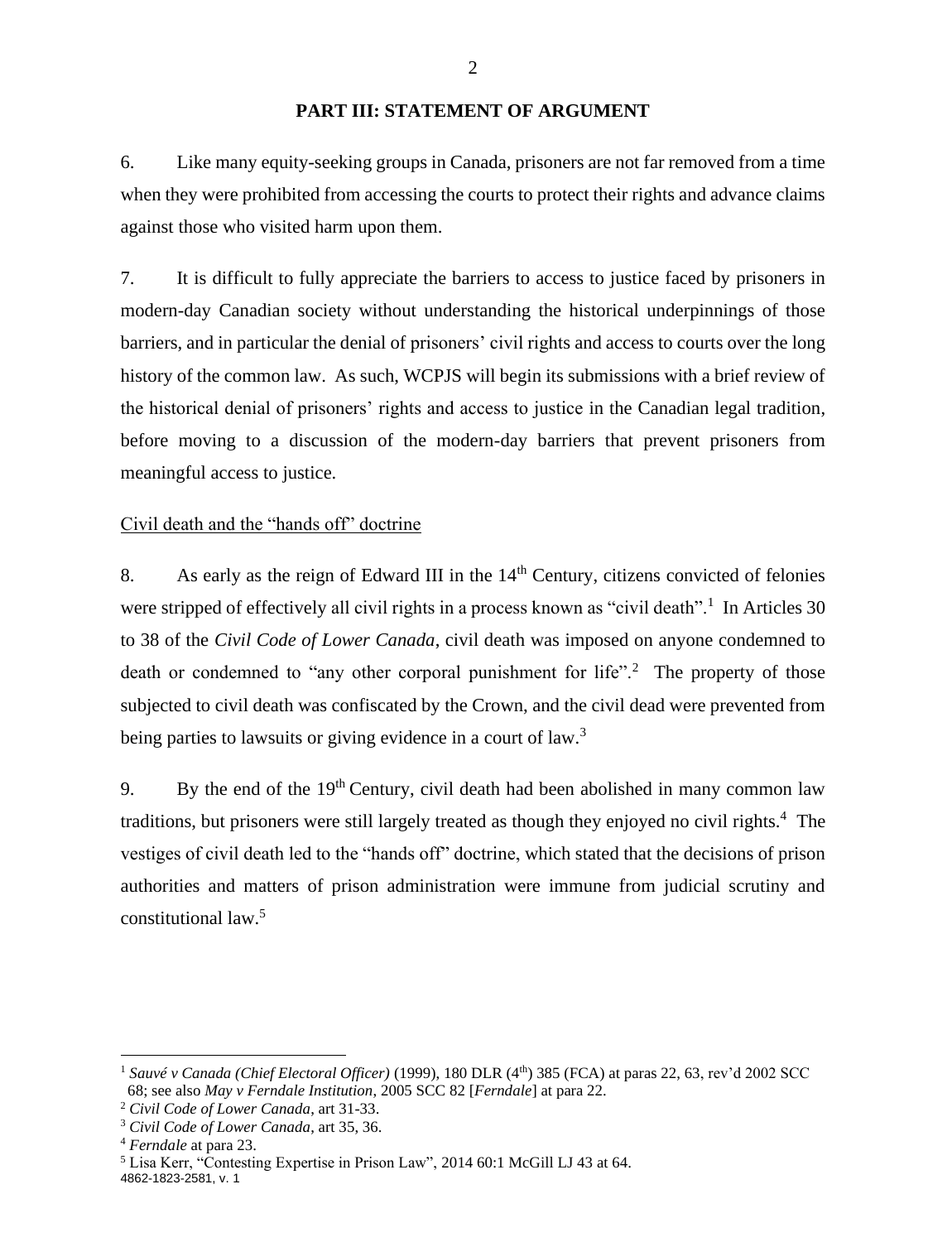10. In *R v Institutional Head of Beaver Creek Camp*,<sup>6</sup> the Ontario Court of Appeal explained the rationale for the hands off doctrine as follows:

Since [a convicted person's] right to liberty is for the time being non-existent, all decisions of the officers of the Penitentiary Service with respect to the place and manner of confinement are the exercise of an authority which is purely administrative, provided that such decisions do not otherwise transgress rights conferred or preserved by the Penitentiary Act. Likewise, the withdrawal of or restrictive interference with privileges, the normal punishment for a disciplinary offence which is not flagrant or serious, does not affect any civil right of the inmate as a person: and if the exercise of the disciplinary powers inherent in the administrative functions of the institutional head results only in the withdrawal of privileges, this is not the exercise of a power which so affects the civil rights of the prisoner as a person as to endow the withdrawal or interference with the character of a judicial act.<sup>7</sup>

11. The hands off doctrine effectively immunized prisons from public scrutiny through the courts, and placed prison officials in a position of untrammeled power over incarcerated persons, leading to rampant abuse and illegal conduct.<sup>8</sup> Unsurprisingly, this resulted in unrest among prison populations, culminating in a series of riots in the 1970s and corresponding reviews of prison administration.<sup>9</sup>

12. Following the prison unrest and a subsequent reassessment of the "hands off" doctrine, courts began to slowly recognize the humanity and inalienable civil rights of prisoners. In its landmark death penalty decision in *Furman v Georgia*, the United States Supreme Court (per Brennan J) wrote as follows about the inherent rights of prisoners:

An individual in prison does not lose "the right to have rights". A prisoner retains, for example, the constitutional rights to the free exercise of religion, to be free of cruel and unusual punishments, and to treatment as a "person" for purposes of due process of law and equal protection of the laws. A prisoner remains a member of the human family. Moreover, he retains the right of access to the courts.<sup>10</sup>

13. Canadian courts formally abandoned the "hands off" doctrine with this Court's decision in *Martineau v Matsqui Institution*, <sup>11</sup> in which a prisoner had pursued a writ of *certiorari* with

<sup>6</sup> *R v Institutional Head of Beaver Creek Camp,* (1968), 2 DLR (3d) 545 (Ont CA) [*Beaver Creek*].

<sup>7</sup> *Beaver Creek* at para 20.

<sup>8</sup> Debra Parkes, "The 'Great Writ' Reinvigorated? *Habeas Corpus* in Contemporary Canada", 2012 36:1 Man LJ 351 at 353.

<sup>9</sup> *Ferndale* at para 25.

<sup>10</sup> *Furman v Georgia*, 408 US 238; see also *R v Miller and Cockriell* (1975), 63 DLR (3d) 193 (BCCA) at p 265, aff'd [1977] 2 SCR 680.

<sup>4862-1823-2581,</sup> v. 1 <sup>11</sup> *Martineau v Matsqui Institution,* [1980] 1 SCR 602 [*Martineau*].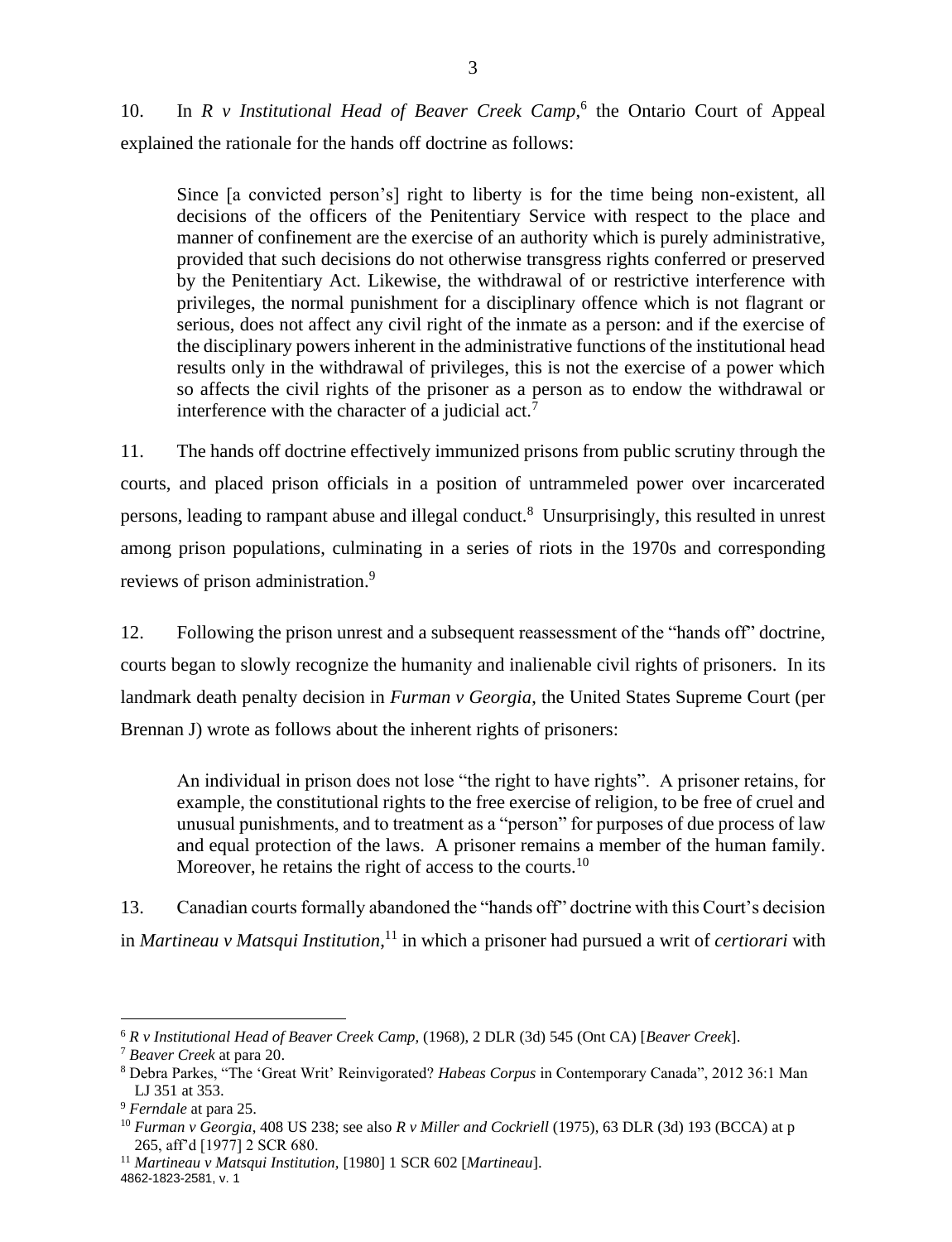respect to a decision of the Matsqui Institution's disciplinary board to sentence him to 15 days of solitary confinement. Dickson J, as he then was, wrote as follows:

In the case at bar, the disciplinary board was not under either an express or implied duty to follow a judicial type of procedure, but the board was obliged to find facts affecting a subject and to exercise a form of discretion in pronouncing judgment and penalty. Moreover, the board's decision had the effect of depriving an individual of his liberty by committing him to a "prison within a prison". In these circumstances, elementary justice requires some procedural protection. The rule of law must run within penitentiary walls.<sup>12</sup>

14. In 1992, the federal government formally ended the "hands off" doctrine by enacting the *Corrections and Conditional Release Act*, <sup>13</sup> which entrenched the concept that "offenders retain the rights of all members of society except those that are, as a consequence of the sentence, lawfully and necessarily removed or restricted" as a guiding principle of corrections law in Canada. $14$ 

#### Modern day barriers to prisoners' access to justice

15. Although the "hands off" doctrine was abandoned in common law over 40 years ago, and in statute nearly 30 years ago, Canadian prisoners still face substantial barriers which render their ability to access justice illusory in many cases. In 1996, the Arbour Report decried the breakdown of the rule of law at Canadian prisons, noting that despite the proliferation of rules governing every aspect of prison life, prisons were effectively lawless states in which prisoners had little recourse to the protections afforded by the law to other citizens. Justice Arbour concluded that in Canadian prisons "[t]he Rule of Law is absent, although rules are everywhere."<sup>15</sup>

16. Little has changed since the Arbour Report, and the challenges faced by prisoners attempting to access justice remain insurmountable in many cases. This is a significant problem which should raise concern in this Court. This Court has made clear that access to justice is fundamental to our constitutional arrangements,<sup>16</sup> access to justice is a precondition

<sup>12</sup> *Martineau* at p 622.

<sup>13</sup> *Corrections and Conditional Release Act,* SC 1992, c 20 [*CCRA*].

<sup>14</sup> *CCRA* at s 4(d).

<sup>&</sup>lt;sup>15</sup> Canada, Commission of Inquiry Into Certain Events at the Prison for Women in Kingston (Ottawa: Public Works and Government Services Canada, 1996) at p 181.

<sup>16</sup> *Trial Lawyers Association of British Columbia v British Columbia (Attorney General)*, 2014 SCC 59 at para 41.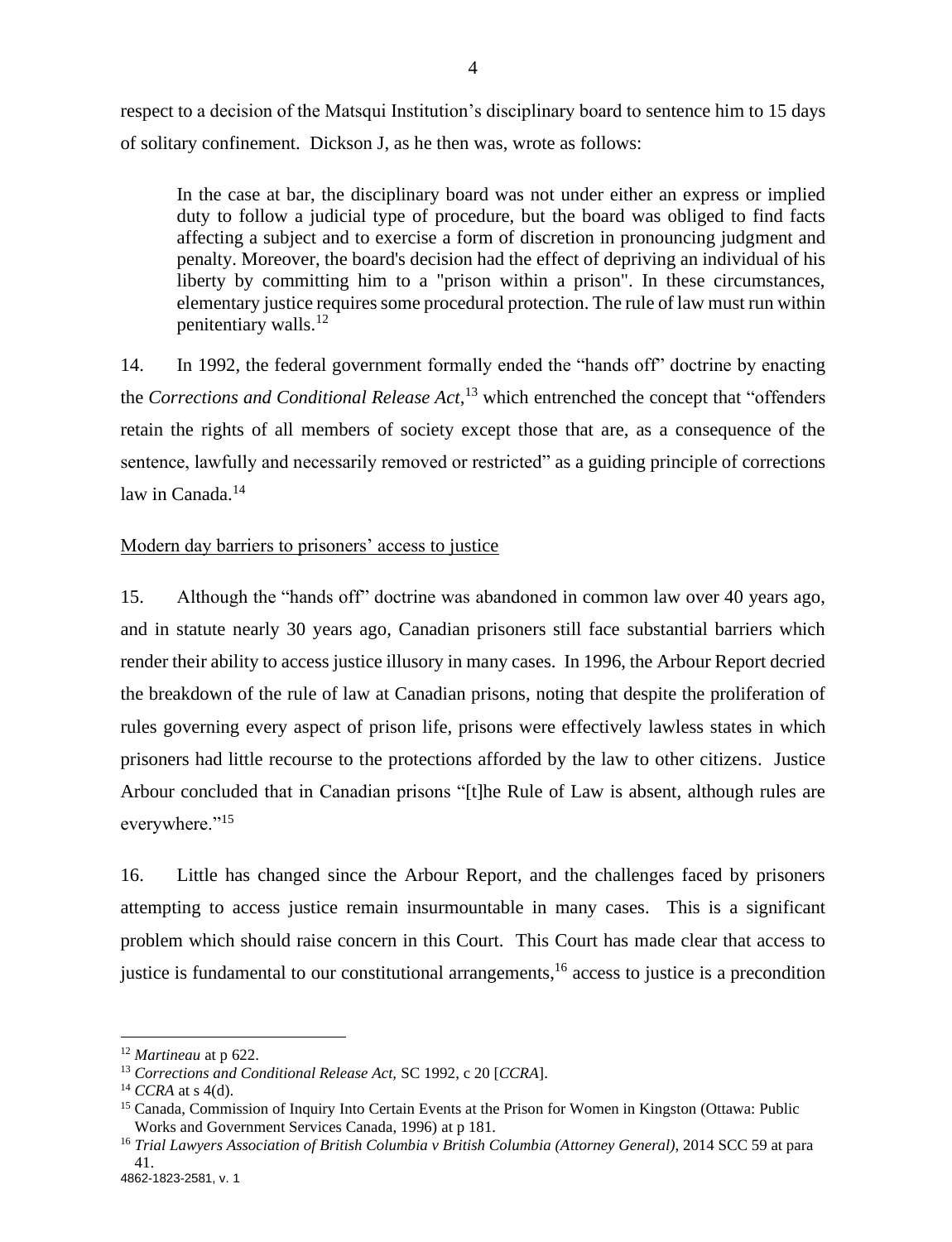to the rule of law,<sup>17</sup> and ensuring access to justice is the greatest challenge to the rule of law in Canada today.<sup>18</sup> This Court has zealously advocated for access to justice for a variety of constituencies, and the present case offers it an opportunity to improve access to justice for the very constituencies who are still deprived of such access.

17. In *AIC Limited v Fischer*, this Court identified a variety of procedural and substantive barriers which can limit a litigant's access to justice, including:

- Limited economic means:
- Ignorance of the availability of substantive rights;
- Ignorance of the fact that significant injury has occurred;
- Limited language skills;
- Frail emotional or physical state;
- Fear of reprisals; and
- Alienation from the legal system. $^{19}$

18. Each of these barriers apply to prisoners and operate to prevent prisoners from meaningfully exercising their rights. In this section, WCPJS will concentrate on the barriers that have the most impact on prisoners, and which could be best ameliorated by a robust and expansive approach to public interest standing in which public interest advocacy groups are permitted to advance claims on behalf of prisoners without the need for an individual prisoner to act as plaintiff.

19. It is well-established that Canadian prisoners typically lack the financial resources necessary to retain counsel to advance claims on their behalf.<sup>20</sup> While incarcerated, prisoners are paid a pittance for their labour, have a portion of their earnings deducted for things such as lodging and telephone usage, and are charged exorbitant prices for clothing and supplemental

<sup>17</sup> *Newfoundland and Labrador (Attorney General) v Uashaunnuat (Innu of Uashat and Mani-Utenam)*, 2020 SCC 4 at para 214; see also *BCGEU v British Columbia (Attorney General)*, [1988] 2 SCR 214 at para 25.

<sup>18</sup> *Hryniak v Mauldin*, 2014 SCC 7 at para 1.

<sup>19</sup> *AIC Limited v Fischer*, 2013 SCC 69 [*Fischer*] at para 27.

<sup>4862-1823-2581,</sup> v. 1 <sup>20</sup> Canada, Standing Senate Committee on Human Rights, *Human Rights of Federally-Sentenced Persons*, June 2021 at pp 85-86 [Standing Senate Committee on Human Rights Report].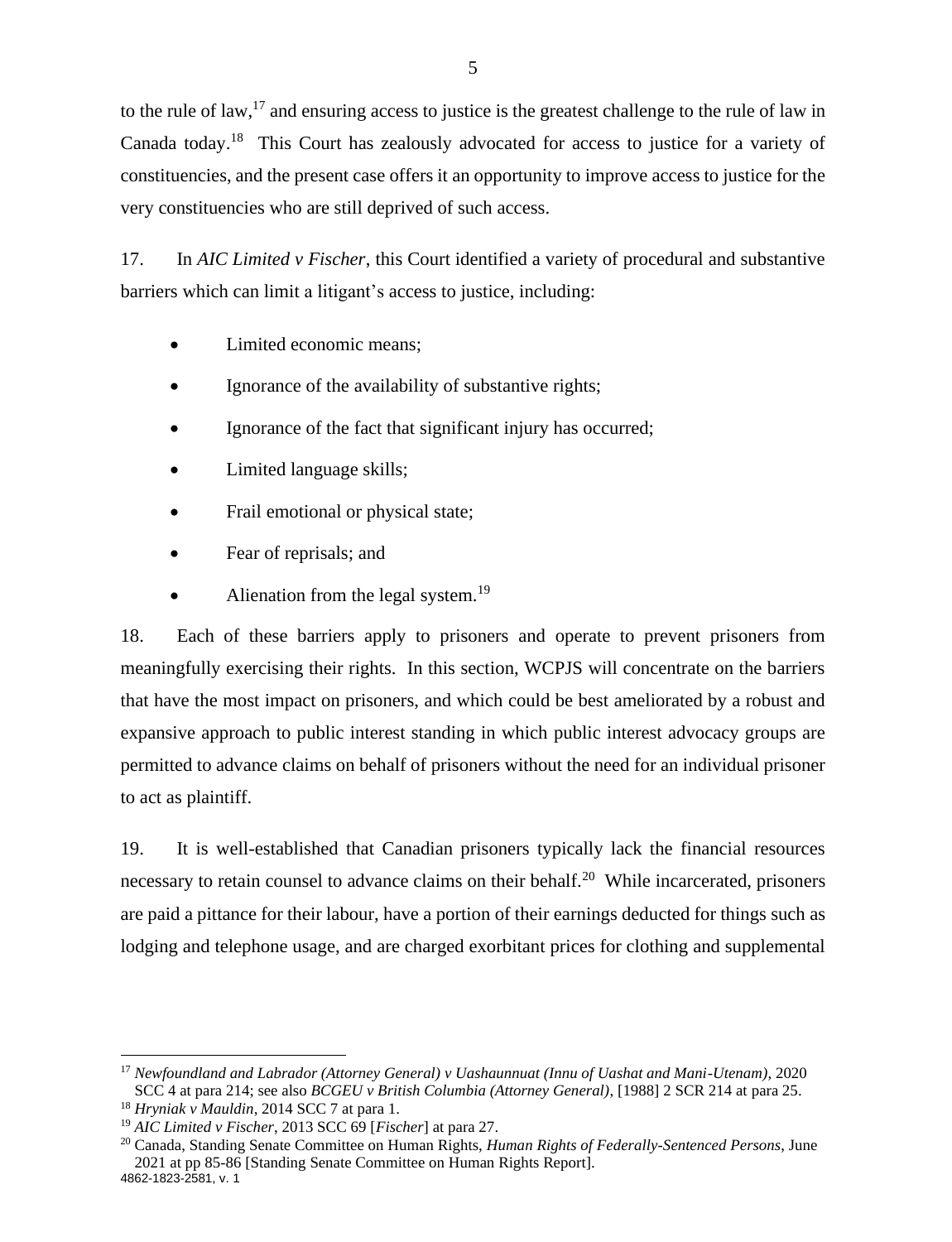food from their remaining funds.<sup>21</sup> In *Canada (Attorney General) v McArthur*,<sup>22</sup> this Court acknowledged that "[w]ith some notable exceptions, prison inmates are not rich people."<sup>23</sup>

20. In  $R$  v  $Bird$ ,  $^{24}$  this Court recently recognized that there are "realistic concerns" regarding prisoners' ability to engage with the legal system in a timely and accessible manner. These concerns include a potential lack of financial resources to retain counsel, previously noted in *McArthur*, as well as an inability to navigate the procedural elements of a court proceeding, and the difficulty of advancing a claim to hearing before the issue is rendered moot.<sup>25</sup>

21. Regardless of the strength of a prisoner's claim, a case runs the risk of mootness when the prisoner is released from segretation or a Structured Intervention Unit ("SIU") or paroled.<sup>26</sup> While time spent in segretation or SIUs can vary from prisoner to prisoner and institution to institution, it typically pales in comparison to the time necessary to bring a claim to hearing and determination. This issue is particularly pronounced in provincial prisons, where sentences must be less than two years and are often far shorter.

22. Although courts occasionally elect to address moot claims when the issue is of significance, many claims made by prisoners are dismissed as moot upon the release of the prisoner, or alternatively the release of the prisoner from segregation if the claim is based on the placement of the prisoner in segregation, and are never adjudicated on their merits.

23. With respect to their emotional and physical state as litigants, prisoners are much more likely than the general population to experience significant mental health challenges, whether predating their time in prison or arising as a result of the circumstances of their confinement.<sup>27</sup> Correctional institutions are ill-equipped to provide mental health services to prisoners, which

<sup>&</sup>lt;sup>21</sup> Standing Senate Committee on Human Rights Report at pp 85-86.

<sup>22</sup> *Canada (Attorney General) v McArthur,* 2010 SCC 63 [*McArthur*].

<sup>23</sup> *McArthur* at para 11.

<sup>24</sup> *R v Bird*, 2019 SCC 7 [*Bird*].

<sup>25</sup> *Bird* at paras 57-60, 126-129.

<sup>&</sup>lt;sup>26</sup> Debra Parkes et al, "Listening to Their Voices: Women Prisoners and Access to Justice in Manitoba", 2008 26:1 Windsor YB Access Just 85 at 89-90.

<sup>&</sup>lt;sup>27</sup> John Howard Society, "Broken Record: The Continued Criminalization of Mental Health Issues", 2021 at p 13 (accessed online at: [https://johnhoward.on.ca/wp-content/uploads/2021/01/Broken-Record.pdf\)](https://johnhoward.on.ca/wp-content/uploads/2021/01/Broken-Record.pdf) [Broken Record].

<sup>4862-1823-2581,</sup> v. 1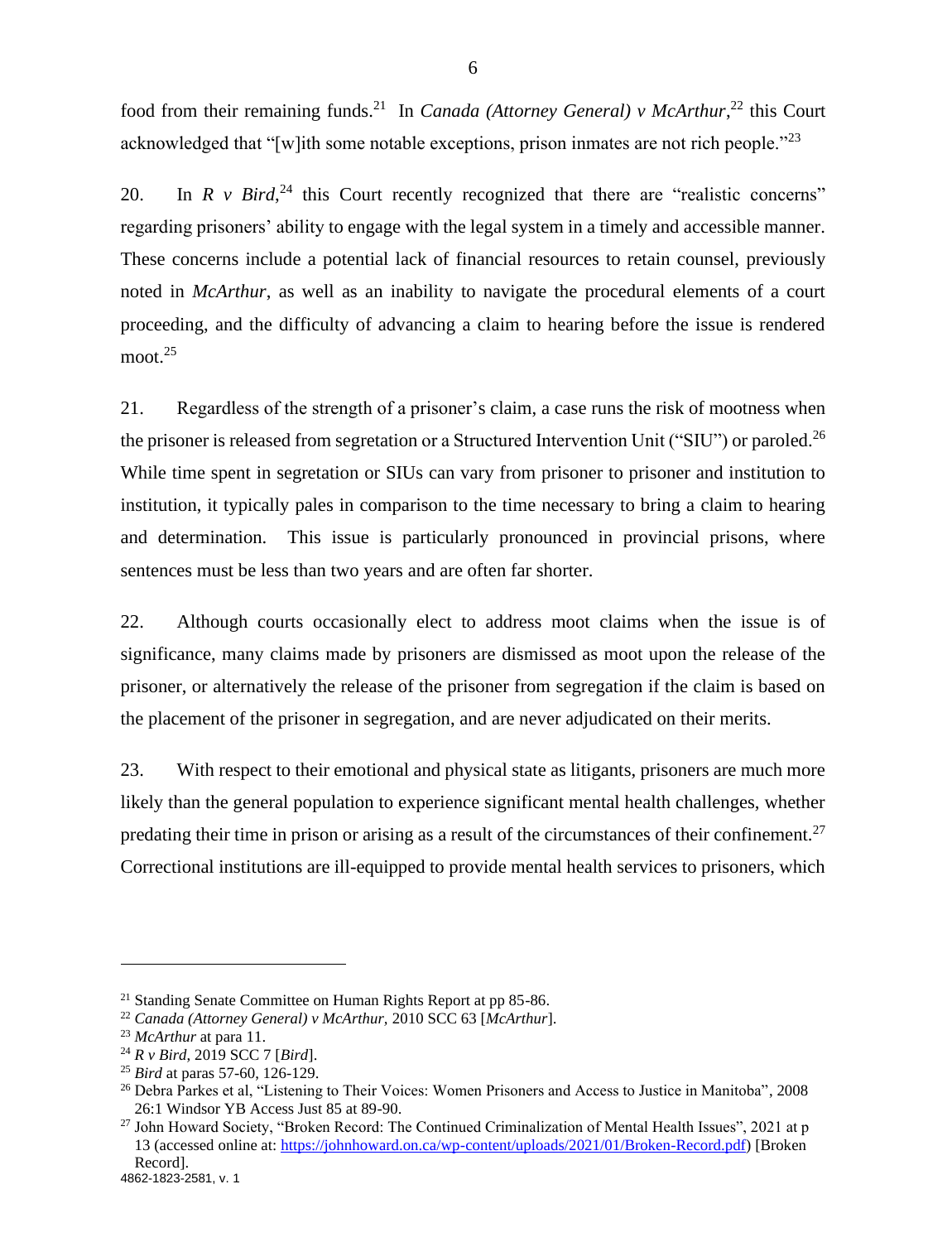further erodes prisoners' ability to commence and maintain claims when their rights are violated.<sup>28</sup>

24. Prisoners face practical barriers to access to justice resulting from their residence in a correctional institution, which alienates them from the legal system in several important ways. Institutional rules and procedures restrict prisoners' access to counsel, such as restrictions on telephone usage during normal business hours when counsel is available to speak with clients.<sup>29</sup> When prisoners are able to connect with counsel by phone, their telephone calls are often monitored by correctional officers.<sup>30</sup> Those prisoners who seek to represent themselves are confronted with byzantine grievance and judicial review procedures and prison libraries with hopelessly out of date legal resources.<sup>31</sup> These problems are even more pronounced for inmates with disabilities, who rarely receive accommodations to assist them in meaningfully engaging their right to access to justice and are therefore denied access to justice by virtue of their disability.<sup>32</sup>

25. In addition to the various barriers arising out of their mental health, lack of financial resources and the circumstances of their confinement, prisoners in correctional institutions also face serious risk of reprisals for filing grievances or otherwise enforcing their rights. Reprisals can take the form of restriction of privileges, harassment, physical assault, interference with correspondence and visits, arbitrary discipline action, and lack of support for access to certain programs or conditional release.<sup>33</sup> In some cases, reprisals may also come from fellow prisoners, who act out against peers who have taken steps to upset the status quo and raise concerns. Unsurprisingly, the risk of reprisals, whether by correctional officers or fellow prisoners, has a chilling effect on prisoners' willingness to advance claims or raise issues which could spur reprisals.

26. The aforementioned barriers, which affect all prisoners to some extent, are even more difficult for prisoners in isolation to overcome. It is widely accepted that isolation imposes severe psychological stress on prisoners, causing both physical and mental harm. Negative

<sup>28</sup> Broken Record at p 13.

<sup>&</sup>lt;sup>29</sup> Standing Senate Committee on Human Rights Report at p 182.

<sup>&</sup>lt;sup>30</sup> Standing Senate Committee on Human Rights Report at p 182.

<sup>&</sup>lt;sup>31</sup> Standing Senate Committee on Human Rights Report at pp 179-181.

<sup>&</sup>lt;sup>32</sup> Standing Senate Committee on Human Rights Report at p 182.

<sup>4862-1823-2581,</sup> v. 1 <sup>33</sup> Standing Senate Committee on Human Rights Report at p 180.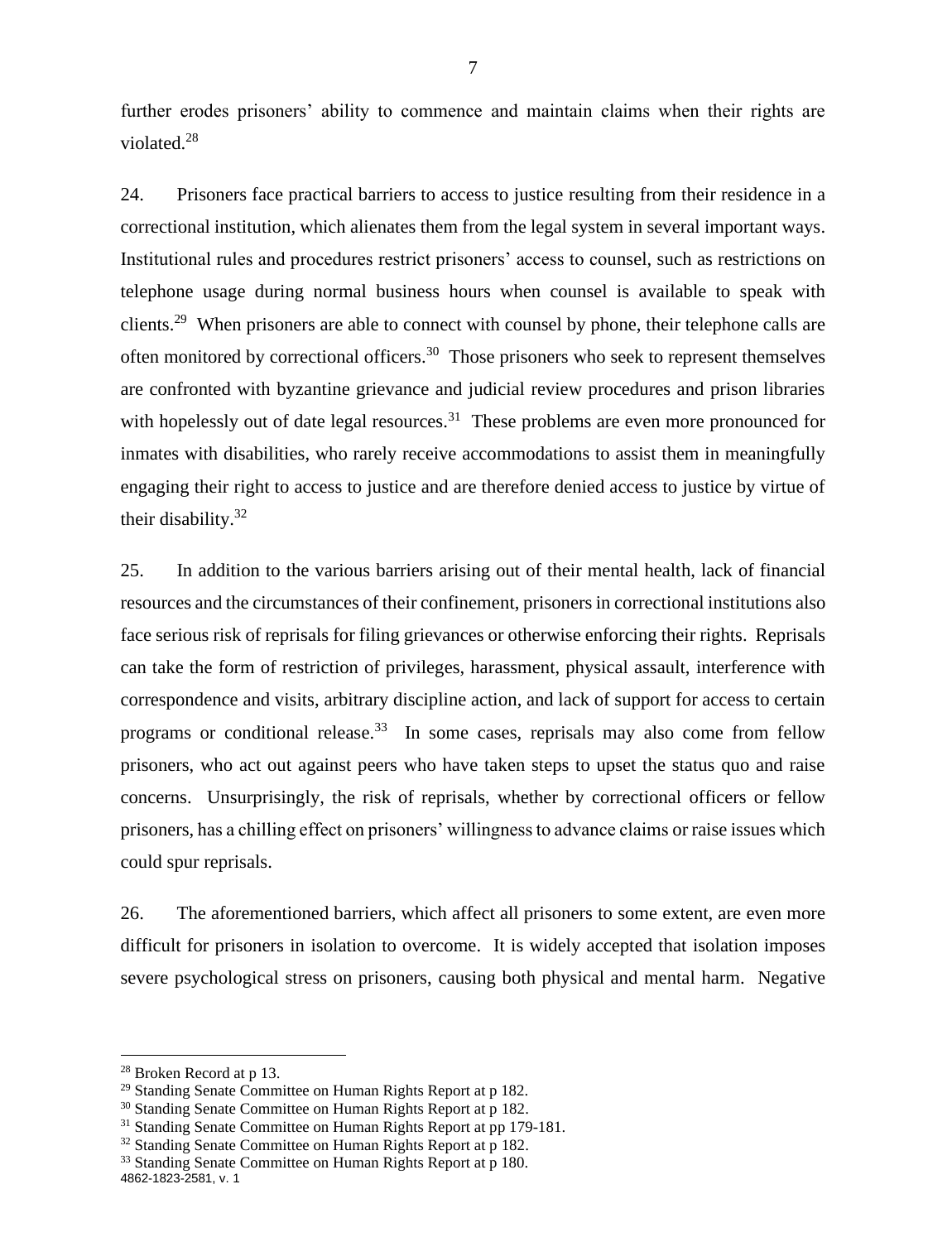health effects can be observed after just a few days in segregation, and prolonged placements can cause permanent harm.<sup>34</sup> Prisoners in isolation or segregation also face additional barriers with respect to access to counsel. In the past, certain institutions had fully prohibited counsel visits for prisoners in segregation.<sup>35</sup>

#### Public interest standing as a means to overcome barriers to prisoners' access to justice

27. In *Canada (Attorney General) v Downtown Eastside Sex Workers United Against Violence*, <sup>36</sup> this Court adopted a flexible, discretionary and purposive approach to the aspect of the test for public interest standing in *Borowski*<sup>37</sup> as to whether there exists other reasonable and effective means of bringing the issue before the courts.<sup>38</sup> Within that flexible, discretionary and purposive approach, Cromwell J noted as a guiding principle the importance of access to justice for disadvantaged persons.<sup>39</sup> Cromwell J also stated that the plaintiff's resources, expertise and capacity to advance a claim were important factors to consider in the analysis. 40

28. In light of the many barriers faced by prisoners and other equity-seeking groups in their attempts to access justice, WCPJS submits that the guidance from *Downtown Eastside* is best served by a broad approach to public interest standing in which public interest advocacy groups are given license to bring claims on behalf of disadvantaged groups without the necessity of finding and supporting an individual plaintiff who has suffered direct harm as a result of the impugned policy or action.

29. Using prisoners as a signal example, the individual plaintiff in question is unlikely to have the resources, expertise or capacity to bring and maintain a claim, even with the able assistance of a public interest advocacy group. If an individual plaintiff has the resources,

<sup>34</sup> *Brazeau v Canada (Attorney General)*, 2020 ONCA 184 at para 16; *Canadian Civil Liberties Association v Canada*, 2019 ONCA 243 at paras 72-77; *British Columbia Civil Liberties Association v Canada (Attorney General)*, 2019 BCCA 228 at para 90.

<sup>&</sup>lt;sup>35</sup> Standing Senate Committee on Human Rights Report at p 181; see also West Coast Prison Justice Society, "Solitary by Another Name: The Ongoing Use of Isolation in Canada's Federal Prisons", November 2020 at p 53 (accessed online at: [https://prisonjustice.org/wp-content/uploads/2020/11/Solitary-by-another-name](https://prisonjustice.org/wp-content/uploads/2020/11/Solitary-by-another-name-report.pdf)[report.pdf\)](https://prisonjustice.org/wp-content/uploads/2020/11/Solitary-by-another-name-report.pdf).

<sup>36</sup> *Canada (Attorney General) v Downtown Eastside Sex Workers United Against Violence,* 2012 SCC 45 [*Downtown Eastside*].

<sup>37</sup> *Minister of Justice of Canada v Borowski*, [1981] 2 SCR 575.

<sup>38</sup> *Downtown Eastside* at para 51.

<sup>39</sup> *Downtown Eastside* at para 51.

<sup>40</sup> *Downtown Eastside* at para 51.

<sup>4862-1823-2581,</sup> v. 1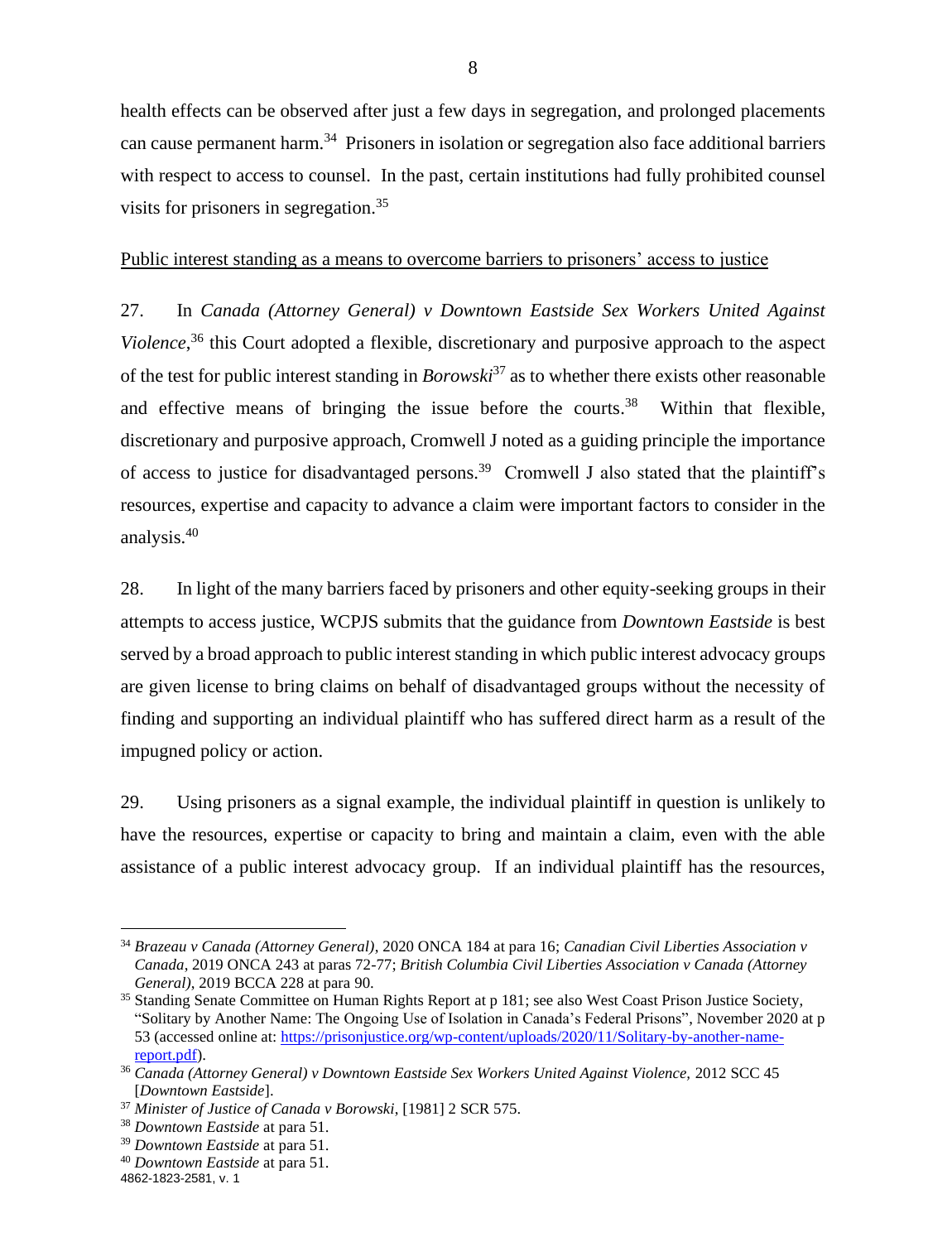expertise and capacity to bring a claim, he or she may nevertheless be unwilling to do so, given the risk of reprisals by correctional officers and the high cost of "speaking out" as it relates to the prisoner's relationship with correctional officers and prison administrators.

30. Claims which are brought by prisoners are at risk of dismissal for mootness if the prisoner is released or has his or her status otherwise change, which renders nugatory all work done on the prisoner's case prior to the dismissal. Lastly, given their often precarious financial position and their extreme level of deprivation, prisoners' claims are vulnerable to settlement offers designed to stifle otherwise worthwhile claims for a small portion of what would be required to settle a similar claim brought by a plaintiff with the resources and capacity of a non-incarcerated person.

31. WCPJS acknowledges that there is a risk that expanding this Court's approach to public interest standing will result in a surfeit of claims brought by public interest advocacy groups. However, this risk is low, as public interest advocacy groups do not have the resources to advance claims unless those claims are critical to their core mandate and the needs of the communities they serve. Moreover, even if a robust approach to public interest standing were to result in a small increase in claims brought by public interest advocacy groups, any additional expenditure of judicial resources on such claims would be justified by the amelioration of the aforementioned harms caused by the many barriers to access to justice experienced by Canadian prisoners.

#### **PART IV: COSTS**

32. WCPJS seeks no order for costs and asks that no order for costs be made against it.

# **PART V: NATURE OF ORDER SOUGHT**

33. Pursuant to the Order of Justice Rowe dated August 17, 2021, WCPJS has been granted leave to present oral argument at the hearing of this appeal for five minutes. As noted above, WCPJS takes no position on the outcome of the appeal.

DATED: December 3, 2021

 $\beta$ llen Nojan Kamoosi

Counsel for the Intervener, West Coast Prison Justice Society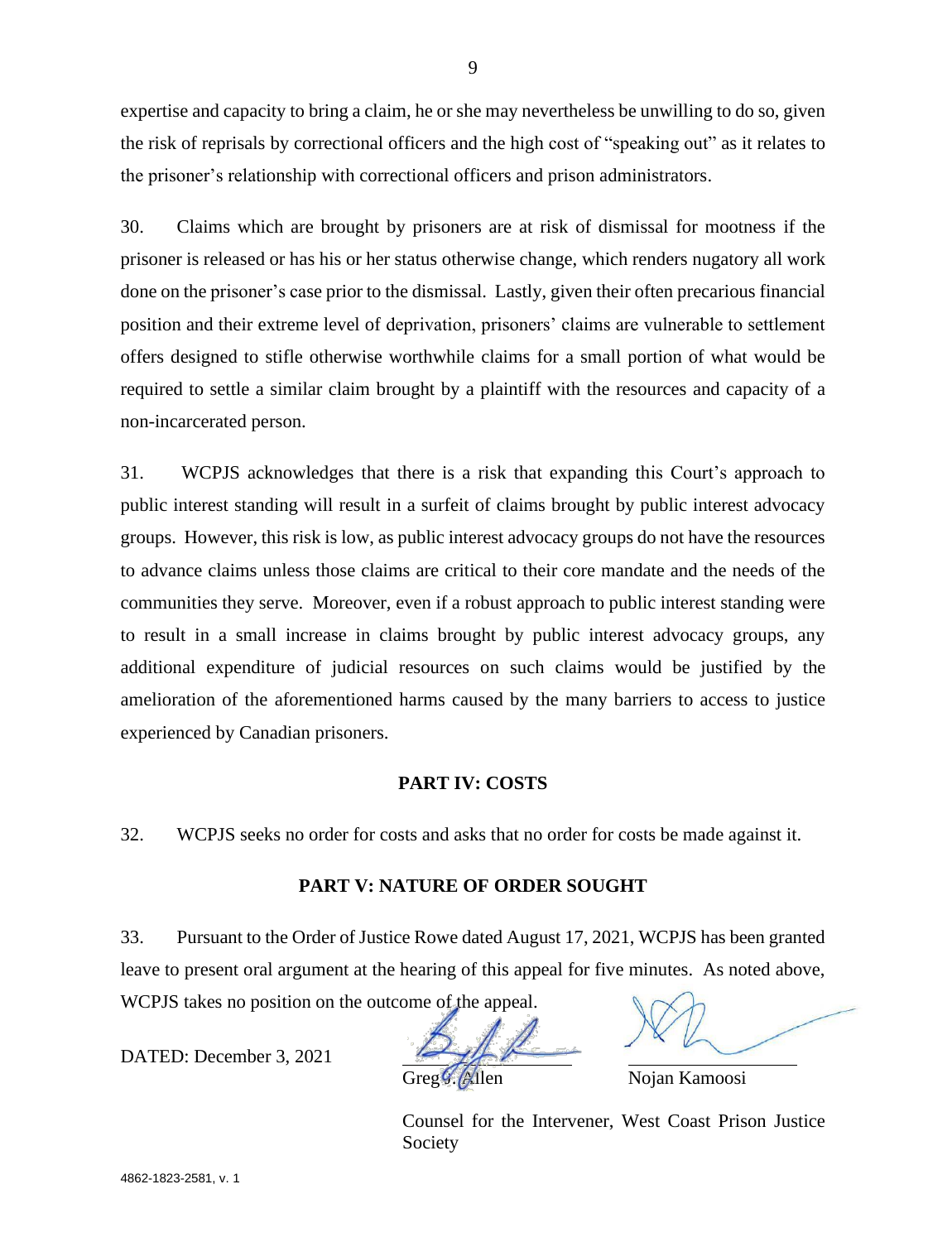# **PART VI – TABLE OF AUTHORITIES**

| Jurisprudence                                                                                              | Paragraph(s) |
|------------------------------------------------------------------------------------------------------------|--------------|
| AIC Limited v Fischer, 2013 SCC 69                                                                         | 17           |
| BCGEU v British Columbia (Attorney General), [1988] 2 SCR 214                                              | 16           |
| Brazeau v Canada (Attorney General), 2020 ONCA 184                                                         | 26           |
| British Columbia Civil Liberties Association v Canada (Attorney General),<br>2019 BCCA 228                 | 26           |
| Canada (Attorney General) v Downtown Eastside Sex Workers United Against<br>Violence, 2012 SCC 45          | 27           |
| Canada (Attorney General) v McArthur, 2010 SCC 63                                                          | 19           |
| Canada (Minister of Justice) v Borowski, [1981] 2 SCR 575                                                  | 27           |
| Canadian Civil Liberties Association v Canada, 2019 ONCA 243                                               | 26           |
| Furman v Georgia, 408 US 238                                                                               | 12           |
| Hryniak v Mauldin, 2014 SCC 7                                                                              | 16           |
| Martineau v Matsqui Institution, [1980] 1 SCR 602                                                          | 13           |
| May v Ferndale Institution, 2005 SCC 82                                                                    | 8, 9, 11     |
| Newfoundland and Labrador (Attorney General) v Uashaunnuat (Innu of<br>Uashat and Mani-Utenam), 2020 SCC 4 | 16           |
| R v Institutional Head of Beaver Creek Camp, (1968), 2 DLR (3d) 545 (Ont<br>CA)                            | 10           |
| R v Bird, 2019 SCC 7                                                                                       | 20           |
| R v Miller and Cockriell, (1975), 63 DLR (3d) 193 (BCCA)                                                   | 12           |
| R v Miller and Cockriell, [1977] 2 SCR 680                                                                 | 12           |
| Sauvé v Canada (Chief Electoral Officer), (1999), 180 DLR (4 <sup>th</sup> ) 385 (FCA)                     | 8            |
| Sauvé v Canada (Chief Electoral Officer), 2002 SCC 68                                                      | 8            |
| Trial Lawyers Association of British Columbia v British Columbia (Attorney<br>General), 2014 SCC 59        | 16           |
|                                                                                                            |              |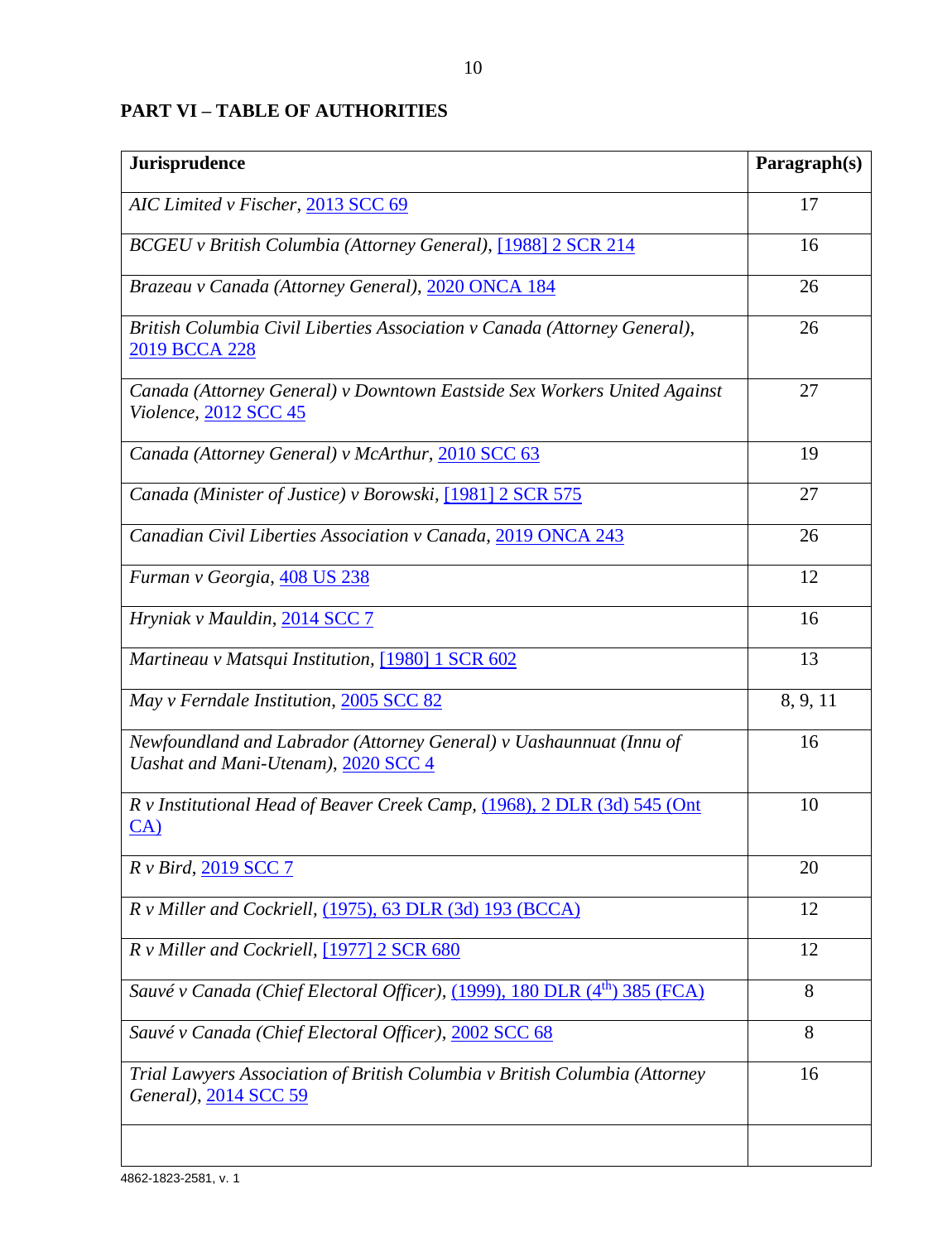| Legislation                                                                                                                                                                                                                                                     |            |
|-----------------------------------------------------------------------------------------------------------------------------------------------------------------------------------------------------------------------------------------------------------------|------------|
| Corrections and Conditional Release Act, SC 1992, c 20                                                                                                                                                                                                          | 14         |
| Civil Code of Lower Canada, art 31-33, 35, 36                                                                                                                                                                                                                   | 8          |
|                                                                                                                                                                                                                                                                 |            |
| <b>Secondary Sources</b>                                                                                                                                                                                                                                        |            |
| Canada, Commission of Inquiry Into Certain Events at the Prison for Women in<br>Kingston (Ottawa: Public Works and Government Services Canada, 1996)                                                                                                            | 15         |
| Canada, Standing Senate Committee on Human Rights, Human Rights of<br><b>Federally-Sentenced Persons, June 2021</b>                                                                                                                                             | 19, 24, 26 |
| Debra Parkes et al, "Listening to Their Voices: Women Prisoners and Access to<br>Justice in Manitoba", 2008 26:1 Windsor YB Access Just 85                                                                                                                      | 21         |
| Debra Parkes, "The 'Great Writ' Reinvigorated? Habeas Corpus in<br>Contemporary Canada", 2012 36:1 Man LJ 351                                                                                                                                                   | 11         |
| John Howard Society, "Broken Record: The Continued Criminalization of<br>Mental Health Issues", 2021 (accessed online at: https://johnhoward.on.ca/wp-<br>content/uploads/2021/01/Broken-Record.pdf)                                                            | 23         |
| Lisa Kerr, "Contesting Expertise in Prison Law", 2014 60:1 McGill LJ 43                                                                                                                                                                                         | 9          |
| West Coast Prison Justice Society, "Solitary by Another Name: The Ongoing<br>Use of Isolation in Canada's Federal Prisons", November 2020 (accessed online<br>at: https://prisonjustice.org/wp-content/uploads/2020/11/Solitary-by-another-<br>name-report.pdf) | 26         |